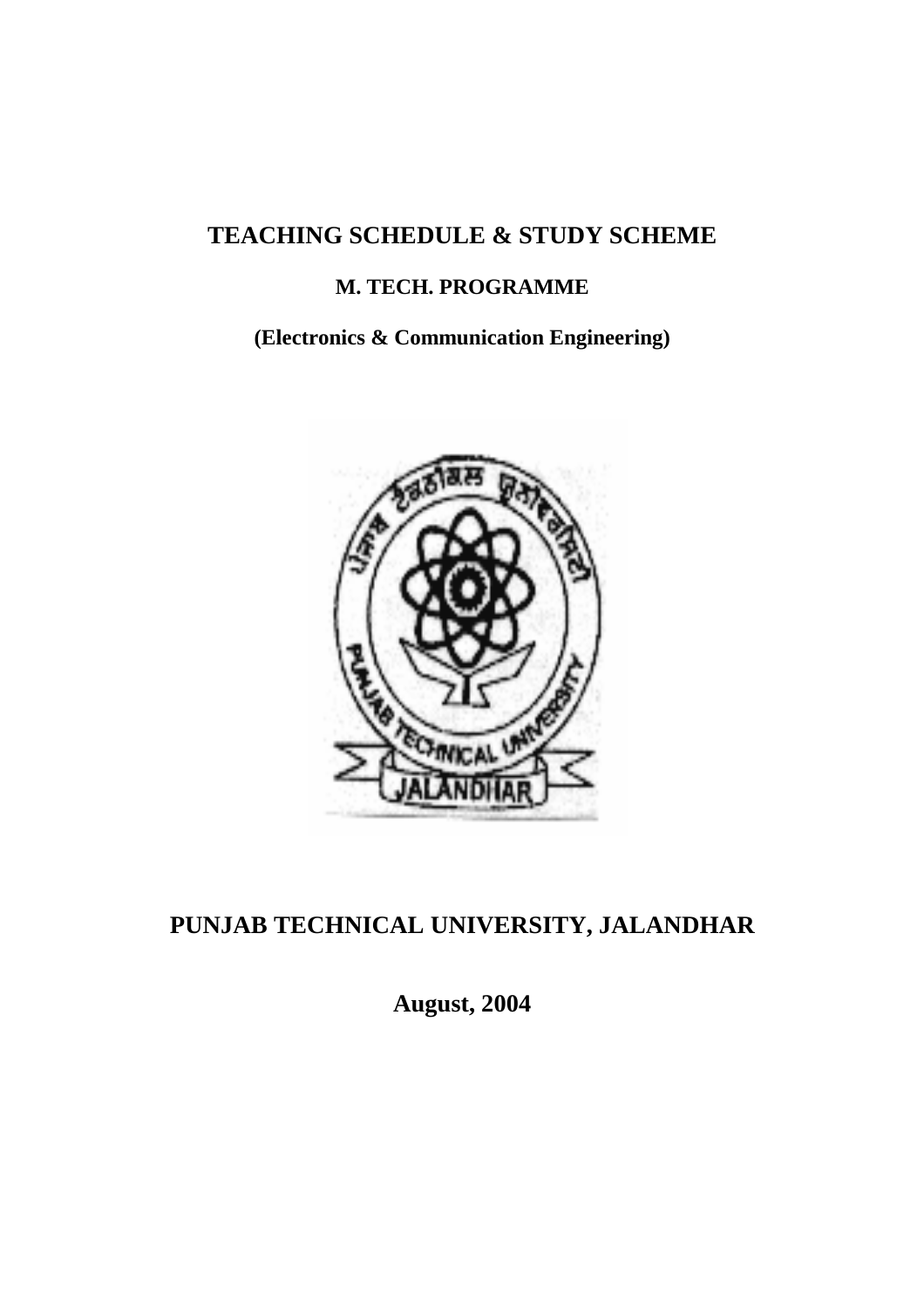#### **DETAILED SYLLABUS AND OTHER CONDITIONS FOR THE PROPOSED COURSE M.TECH. ELECTRONICS & COMMUNICATION ENGINEERING**

| <b>Schedule of Teaching</b> |                         |   |                     |                         | <b>Schedule of Examination</b> |                      |    |     |
|-----------------------------|-------------------------|---|---------------------|-------------------------|--------------------------------|----------------------|----|-----|
|                             | Lecture Tutorials Total |   |                     |                         | Time Theory                    | Sessional Viva Total |    |     |
|                             | (per week)              |   |                     |                         | (Hrs.) Marks                   | Marks                |    |     |
| $\overline{4}$              | $\theta$                | 4 | All theory subjects | $\overline{\mathbf{3}}$ | 100                            | 50                   |    | 150 |
|                             |                         |   | Project             |                         |                                | 50                   | 50 | 100 |
|                             |                         |   | Seminar             |                         |                                | 100                  |    | 100 |
|                             | Dissertation            |   |                     |                         | Satisfactory/not Satisfactory  |                      |    |     |

#### **SEMESTER-I**

| EC-501             | <b>Advanced Mathematics for Engineers</b> |  |  |  |  |
|--------------------|-------------------------------------------|--|--|--|--|
| EC-502             | Electronics System Design                 |  |  |  |  |
| EC-503             | <b>Data Communication Network</b>         |  |  |  |  |
| EC-504             | <b>Advanced Comm. Systems</b>             |  |  |  |  |
| $EC-505$           | Neural Network & Fuzzy Logic              |  |  |  |  |
| $EC-506$           | Lab-I                                     |  |  |  |  |
| <b>SEMESTER-II</b> |                                           |  |  |  |  |
| EC-507             | <b>Optical Communication Systems</b>      |  |  |  |  |
| <b>EC-508</b>      | Digital Speech & Image Processing         |  |  |  |  |
| EC-509             | <b>Information Theory and Coding</b>      |  |  |  |  |
| $EC-$              | Elective-I                                |  |  |  |  |
| <b>DO</b>          | 171.4111                                  |  |  |  |  |

| EC-    | Elective-II |
|--------|-------------|
| EC-516 | Lab-II      |

#### **SEMESTER-III**

| EC-     | Elective-III         |
|---------|----------------------|
| EC-     | Elective-IV          |
| EC-580  | Project              |
| E C 500 | $\mathbf{S}_{amino}$ |

EC-590 Seminar

# **SEMESTER-IV**<br>EC-500 **I**

Dissertation

# **LIST OF ELECTIVES**

**ELECTIVE-I** 

- EC-510 Advanced Microprocessor & Embedded Systems
- EC-511 VLSI Design
- EC-512 Reliability of Electronics Comm. Systems

#### **ELECTIVE-II**

- EC-513 Multimedia Comm. Systems
- EC-514 Parallel Processing
- EC-515 Peripheral System Design & Interfacing

#### **ELECTIVE-III**

- EC-517 Modeling & Simulation of Comm. Systems
- EC-518 Microwave Theory & Technique
- EC-519 Detection & Estimation Theory
- EC-520 Wireless & Mobile Communication

#### **ELECTIVE-IV**

- EC-521 Microelectronics Technology<br>EC-522 Internetworking & Internet Pr
- Internetworking & Internet Protocols
- EC-523 RF Microwave & Antenna Theory
- EC-524 Computational Techniques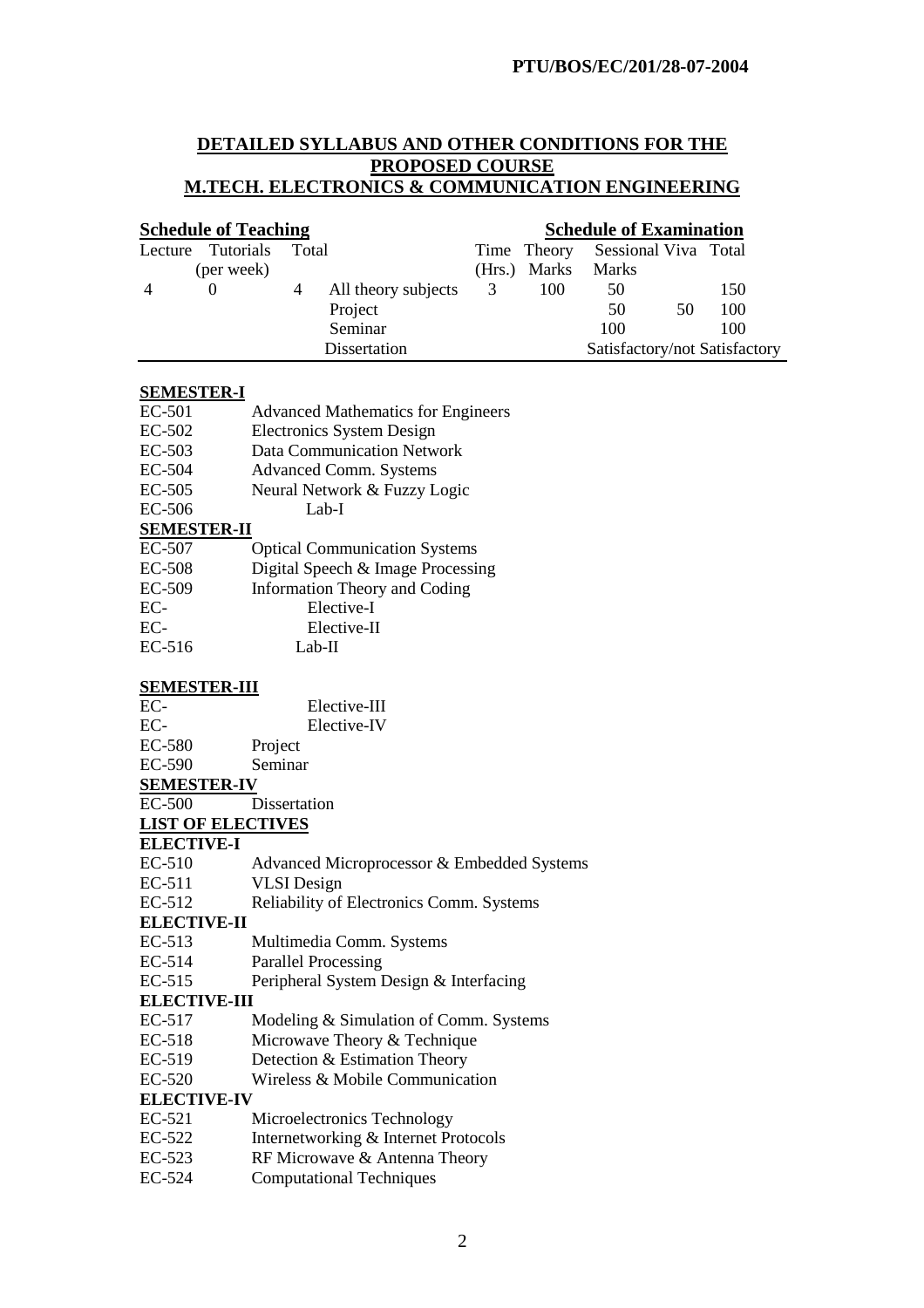# **EC-501 Advanced Mathematics for Engineers**

Max. Marks: 100 Time Allowed: 3 Hrs

*Note: Eight questions of equal marks to be set covering the whole syllabus and any five to be attempted*.

# **1. Fourier Transforms**

Introduction, Fourier Integral Theorem, Fourier Sine and Cosine Integral, Complex form of Fourier Integrals, Fourier Transforms, Inverse Fourier Transform, Properties, Modulation Theorem, Convolution Theorem for Fourier Transforms, Parseval's Identity, Fourier Transforms of derivative of functions, Relation between Fourier and Laplace transform.

# **2. Z -Transforms**

Introduction, Properties of Z- Transforms, Evaluation of inverse Z – Transforms.

# **3. Matrices And Linear System Of Equations**

Solution of linear simultaneous equations by Gaussian elimination and its modification, Crout's triangularization method, Iterative methods-Jacobins method, Gauss-Seidal method, Determination of Eigen values by iteration.

# **4. Conformal Mapping**

Conformal mapping, linear transformations, Bi-linear transformations, Schwarz's-Christoffel transformations.

# **5. Calculus Of Variations**

Euler-Lagrange's differential equation, The Brachistochrone problems and other applications. Isoperi-metric problem, Hamilton's Principle and Lagrange's Equation. Rayleigh-Ritz method, Galerkin method.

- 1. Higher Engineering Mathematics by Dr. B.S. Grewal; Khanna Publishers
- 2. Fourier Series and Boundary Values Problems by Churchill; McGraw Hill.
- 3. Complex Variables & Applications by Churchill; McGraw Hill.
- 4. Calculus of Variations by Elsgole; Addison Wesley.
- 5. Calculus of Variations by Galfand & Fomin; Prentice Hall.
- 6. The Use of Integral Transforms by I.N. Sneddon., Tata McGraw Hill.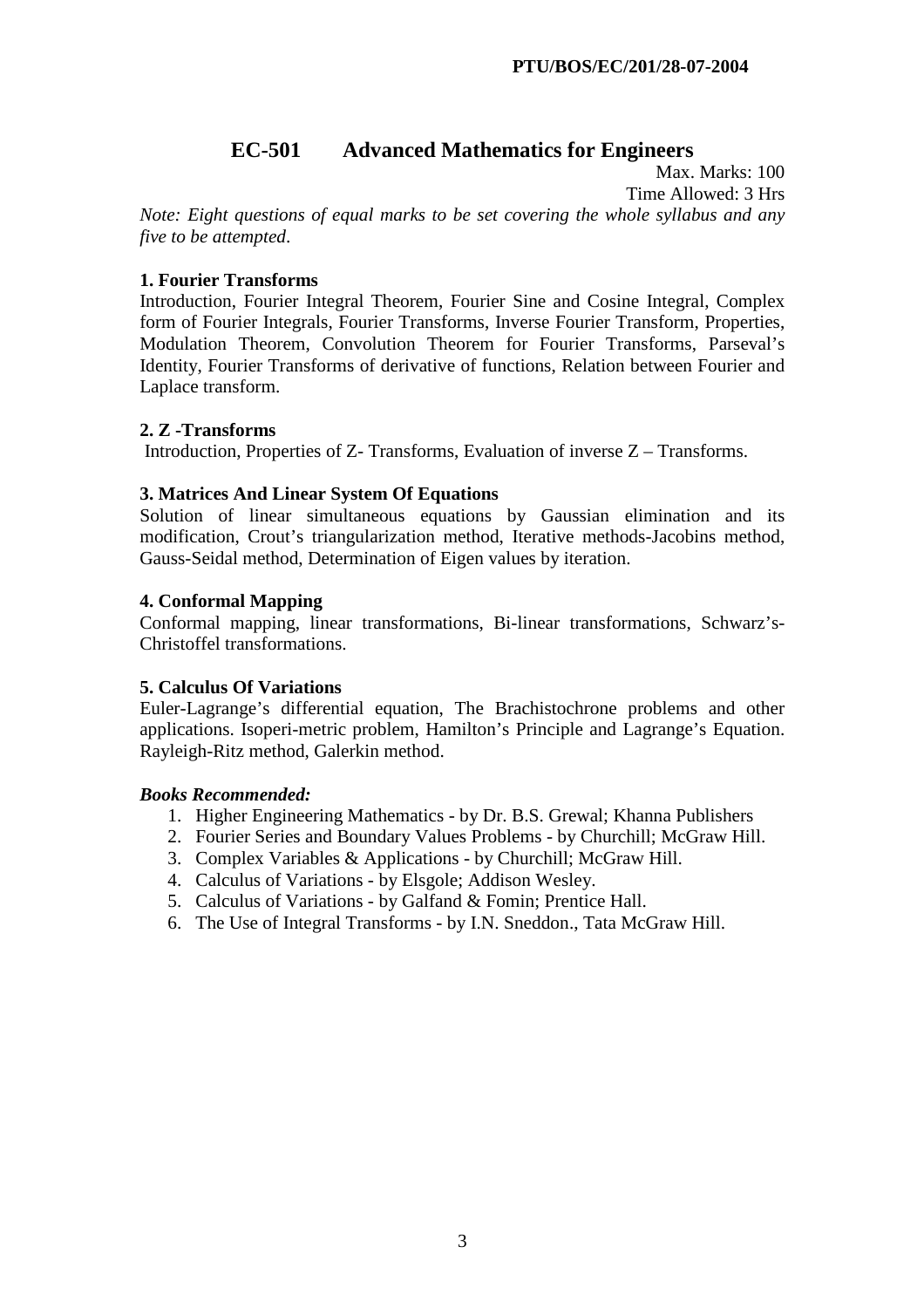# **EC-502 Electronics System Design**

Max. Marks: 100 Time Allowed: 3 Hrs

*Note: Eight questions of equal marks to be set covering the whole syllabus and any five to be attempted*.

# **1. Review of Digital electronics concept**

# **2. MSI and LSI Circuits And Their Applications**

Arithmetic Circuits, Comparators, Multiplexers, Code Converters, XOR And AND-OR INVERTER Gates, Wired Logic, Bus Oriented Structures, Tri-State Bus System, Propagation Delay.

# **3. Sequential Machines**

The Concept Of Memory, The Binary Cell, The Cell And The Bouncing Switch, Set / Reset, D, Clocked T, Clocked JK Flip Flop, Design Of Clock F/F, Conversion, Clocking Aspects, Clock Skew, State Diagram Synchronous Analysis Process, Design Steps For Traditional Synchronous Sequential Circuits, State Reduction, Design Steps For Next State Decoders, Design Of Out Put Decoders, Counters, Shift Registers and Memory.

# **4. Multi Input System Controller Design**

System Controllers, Design Phases And System Documentation, Defining The System, Timing And Frequency Considerations, Functional, Position And Detailed Flow Diagram Development, MDS Diagram, Generation, Synchronizing Two System And Choosing Controller, Architecture, State Assignment, Next State Decoders And Its Maps, Output Decoders, Clock And Power Supply Requirements, MSI Decoders, Multiplexers In System Controllers, Indirect Addressed Multiplexers Configurations, Programmable System Controllers, ROM, PLA And PAL Based Design.

#### **5. Asynchronous Finite State Machines**

Scope, Asynchronous Analysis, Design Of Asynchronous Machines, Cycle And Races, Plotting And Reading The Excitation Map, Hazards, Essential Hazards Map Entered Variable, MEV Approaches To Asynchronous Design, Hazards In Circuit Developed By MEV Method, Electromagnetic Interference And Electromagnetic Compatibility Grounding And Shielding of Digital Circuits. Interfacing digital system with different media like fiber cable, co-axial cable etc.

- 1. An Engineering Approach To Digital Design by Fletcher PHI 1990
- 2. Designing With TTL Circuits by Texas Instruments.
- 3. Related IEEE/IEE publications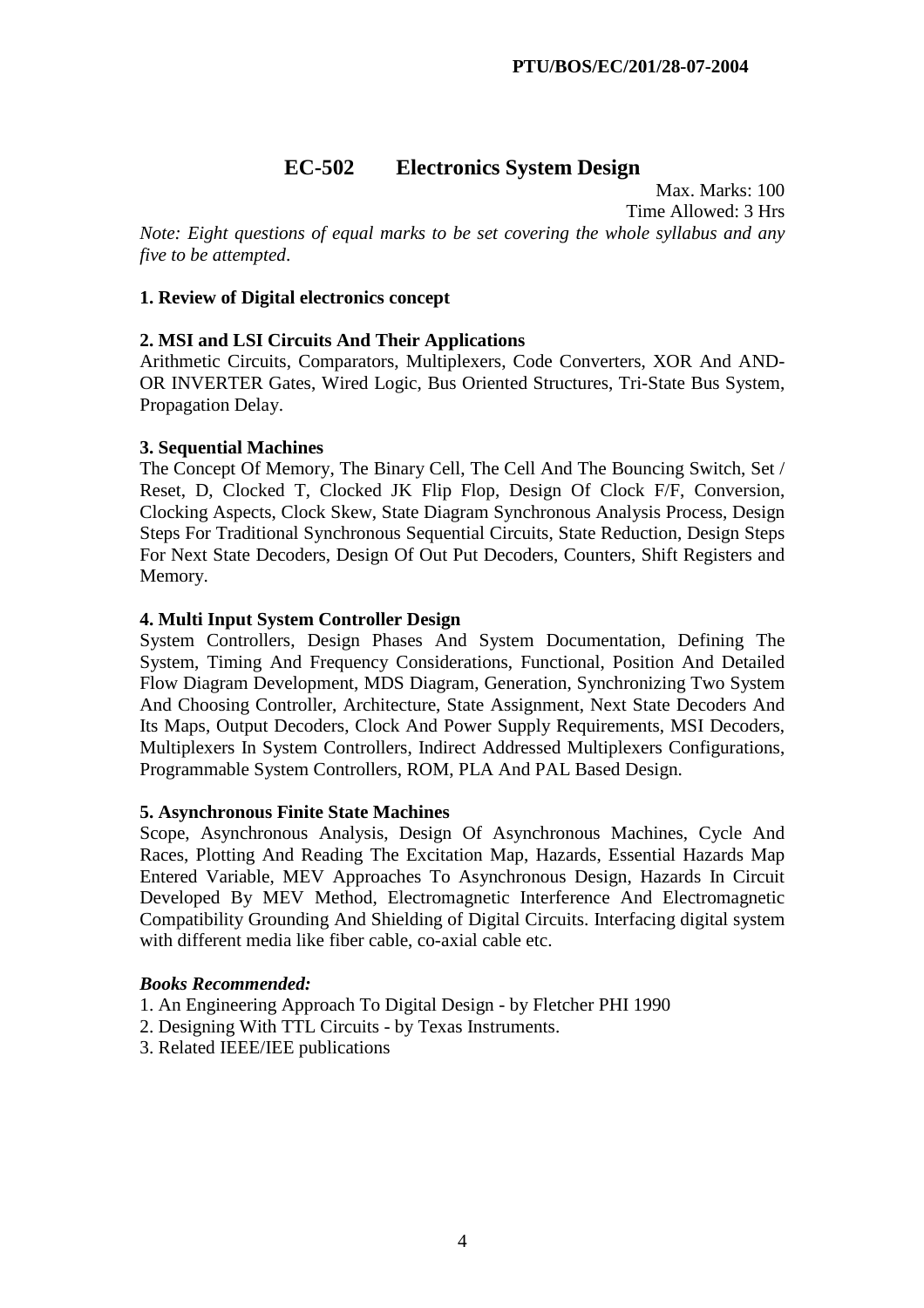# **EC-503 Data Communication Networks**

Max. Marks: 100 Time Allowed: 3 Hrs

*Note: Eight questions of equal marks to be set covering the whole syllabus and any five to be attempted*.

# **1. Data Transmission**

Overview of Data Communication and networking, Analog And Digital Data Transmission, Transmission Impairments, Various Transmission Media, Data Encoding.

# **2. Digital Data Communication Techniques**

Asynchronous And Synchronous Transmission, Error Detection and correction techniques, Physical interfaces

# **3. Data Link Control**

Link Configurations, Protocol principles (Error control, Flow control), Bit Oriented and character oriented protocol, Data link layer services, Link Control.

# **4. Multiplexing**

F.D.M. Synchronous TDM, Statistical TDM

#### **5. Switching and Computer Networks**

Communication Networks, Circuit Switching, Message Switching, Packet Switching, X.25, Virtual circuits and Data gram's, LAN/MAN Technologies, Medium Access control protocols (CSMA/CD, Token ring, FDDI, DQDB)

#### **6. Computer Communication Architecture**

OSI and TCP/IP Model, Protocol And Architecture, Inter Networking, IP addressing, structure of IP, IPv4, IPv6, Transport layer Protocols, Session Service And Protocols, and Presentation/Application Controls.

#### **7. ATM Networks**

Concepts, history, Architecture, Convergence and challenges

#### **8. Network Operating Systems**

Overview of network operating systems (Windows NT/Unix/Linux), Mobile IP33N Operating System

#### **9. Network security**

Security issues, concept of firewalls, intrusion detection Systems

- 1. Data And Computer Communication by William Stallings, Prentice Hall, 4<sup>th</sup> Ed.
- 2. Computer Networking by Andrew Tanenbaum.
- 3. Data communications and networking by Forouzan
- 5. Engg. approach to Computer Networking by Srinivasan Keshav, Pearson Edu.
- 6. Data Networks by Bertsekas prentice Hall
- 7. Related IEEE/IEE publications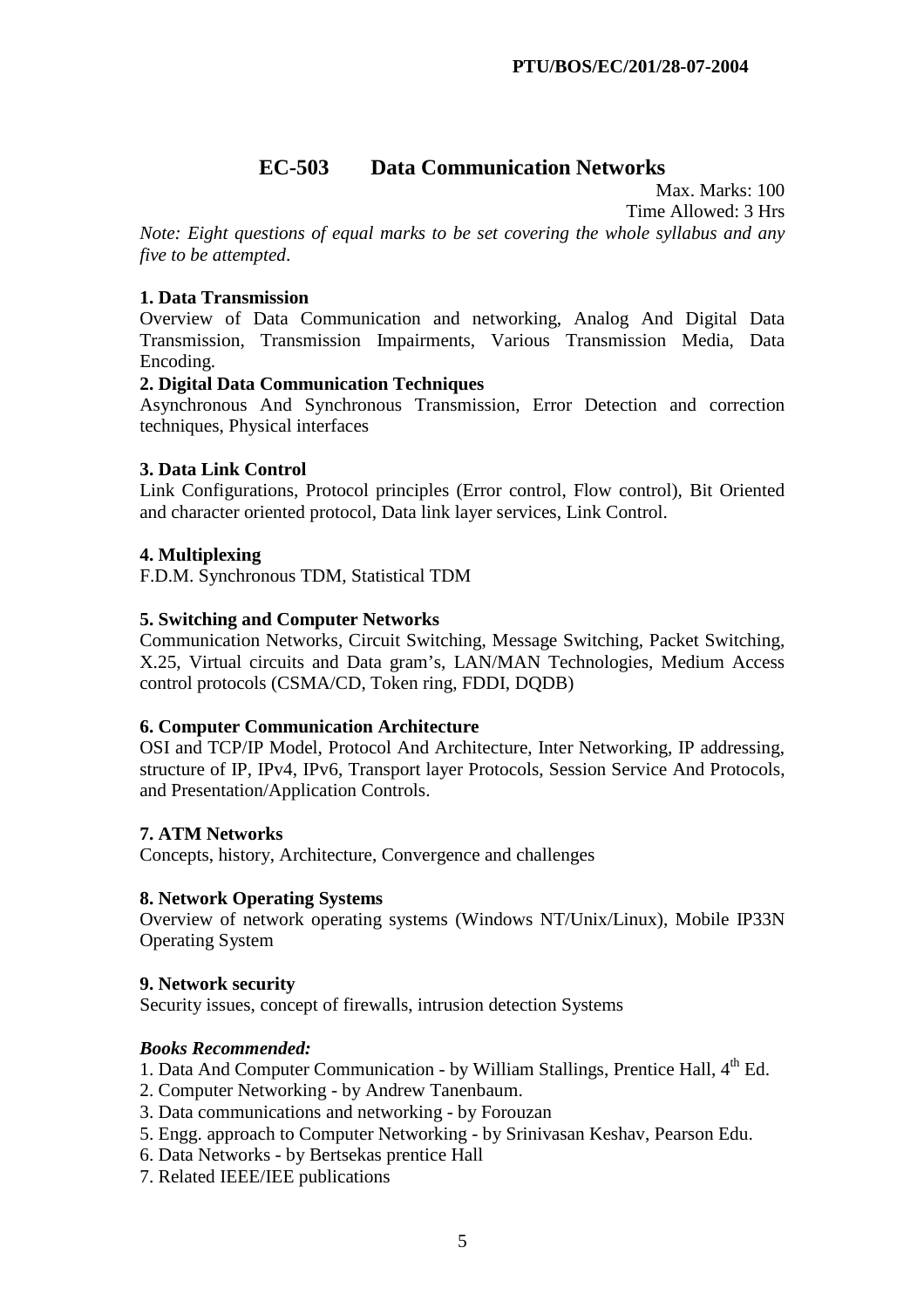# **EC-504 Advanced Communication Systems**

Max. Marks: 100 Time Allowed: 3 Hrs

*Note: Eight questions of equal marks to be set covering the whole syllabus and any five to be attempted*.

# **1. Introduction**

Introduction to communications systems, analog and digital communication systems, Applications of communication systems.

# **2. Digital Communication**

Introduction, Digital Modulation techniques, BPSK, QPSK, PCM, DPCM, Delta Modulation, Digital Transmission and Transmission Impairments.

# **3. Optical Networks**

WDM, TDM, Telecommunication Infrastructure, Switching, 3G systems, SONET, SDH, Architecture of Optical Transport Network, Link Management Protocols, Solutions.

# **4. Satellite Communication**

Basic Transmission Theory, System Noise Temperature and G/T Ratio, Design Of Down Links, Domestic Satellite Systems Using Small Earth Stations, Uplink Design, Design Of Satellite Link For Specified (C/N). Multiple Access Techniques, Frequency Division Multiple Access (FDMA), TDMA, CDMA, Estimating Channel Requirements, Practical Demand Access Systems, Random Access, Multiple Access With On Board Processing. VSAT

#### **5. Mobile Communications**

Mobile telephone service, Transmission protocols, Introduction to GSM, GPRS, CDMA, Switching techniques, Fading, Quality of service (QOS).

- 1. Advanced Communication Systems by Wayne Tomasi; Pearson.
- 2. Digital Communication by Proakis; PHI
- 3. Optical Networks by Uyless Black; Pearson
- 4. Satellite Communication by Timothy Pratt; Addison Wesley.
- 5. Related IEEE/IEE publications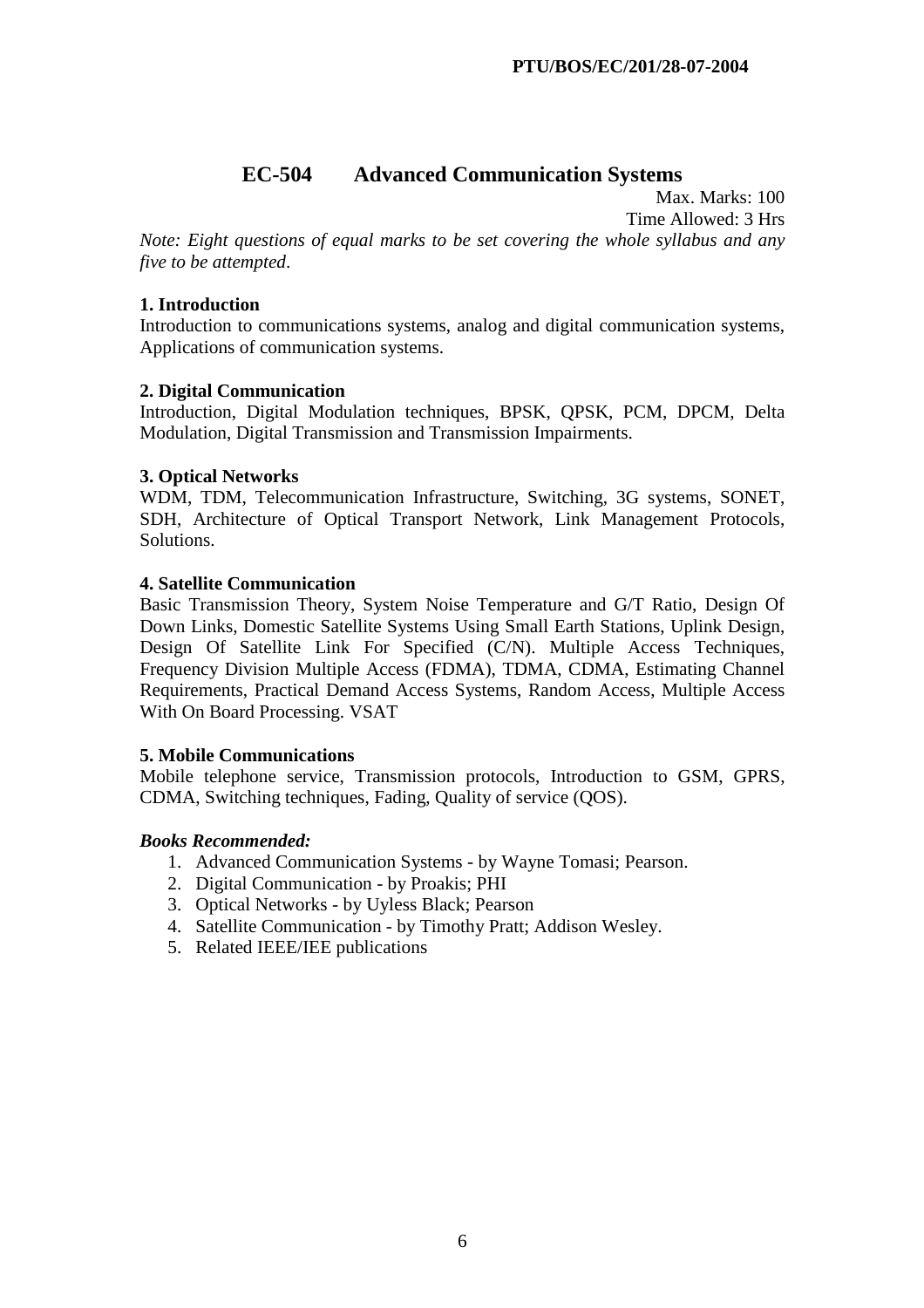# **EC-505 Neural Networks & Fuzzy Logics**

Max. Marks: 100 Time Allowed: 3 Hrs *Note: Eight questions of equal marks to be set covering the whole syllabus and any five to be attempted*.

**1.** Neural networks characteristics, History of development in neural networks principles, Artificial neural net terminology, Model of a neuron, Topology, Learning, types of learning, Supervised, Unsupervised, Re-inforcement learning. Knowledge representation and acquisition.

**2.** Basic Hop field model, Basic learning laws, Unsupervised learning, Competitive learning, K-means clustering algorithm, Kohonen`s feature maps.

**3.** Radial basis function neural networks, Basic learning laws in RBF nets, Recurrent back propagation, Introduction to counter propagation networks, CMAC network, and ART networks.

**4.** Applications of neural nets such as pattern recognition, Optimization, Associative memories, speech and decision-making. VLSI implementation of neural networks.

**5.** Fuzzy Logic: Basic concepts of fuzzy logic, Fuzzy vs. Crisp set, Linguistic variables, Membership functions, Operations of fuzzy sets, Fuzzy IF- THEN rules, Variable inference techniques, De-Fuzzification, Basic fuzzy inference algorithm, Fuzzy system design, FKBC & PID control, Antilock Breaking system (ABS), Industrial applications.

- 1. Neural Networks by Simon Haykin
- 2. Fuzzy logic with engineering application by ROSS J.T (Tata Mc)
- 3. Neural Networks & Fuzzy Logic by Bart Kosko
- 4. Neural computing theory & practice by P.D. wasserman (ANZA PUB).
- 5. Introduction to applied Fuzzy Electronics-Ahmad M.Ibrahim (PHI)
- 6. Introduction to artificial neural systems by J.M. Zurada.(Jaico Pub)
- 7. An introduction to Fuzzy control by D. Driankor, H. Hellendorn, M. Reinfrank (Narosa Pub.)
- 8. Fuzzy Neural Control by Junhong NIE & DEREK LINKERS (PHI)
- 9. Related IEEE/IEE publications
- 10. Fuzzy System Design Principles, Building Fuzzy IF-THEN Rule Bases by Riza C.Berkiu & Trubatch, IEEE Press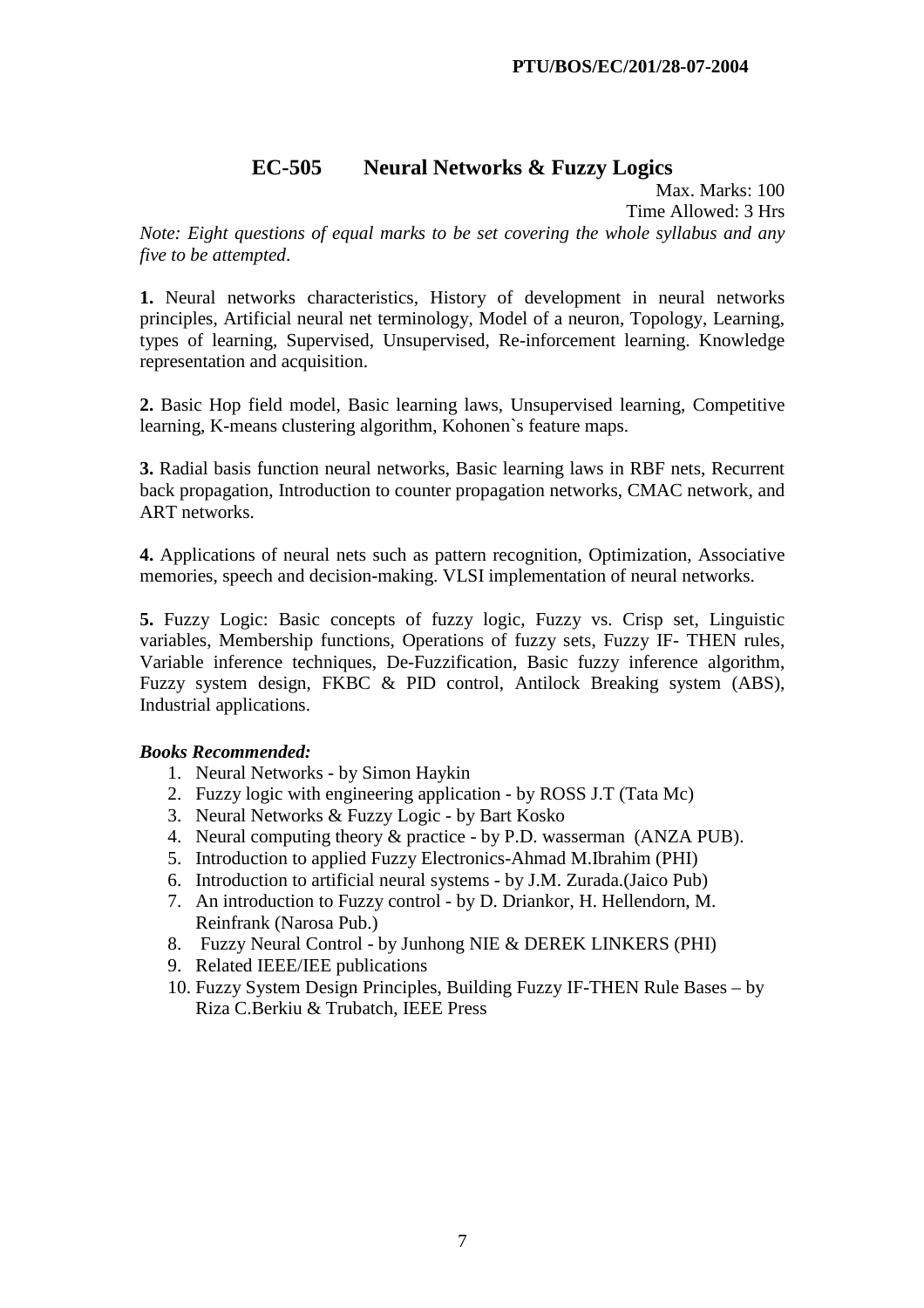# **PTU/BOS/EC/201/28-07-2004**

# **EC-506 Lab-I**

Max. Marks: 100 Time Allowed: 2hrs

At least ten experiments are to be performed related to the subjects taught in  $1<sup>st</sup>$  semester.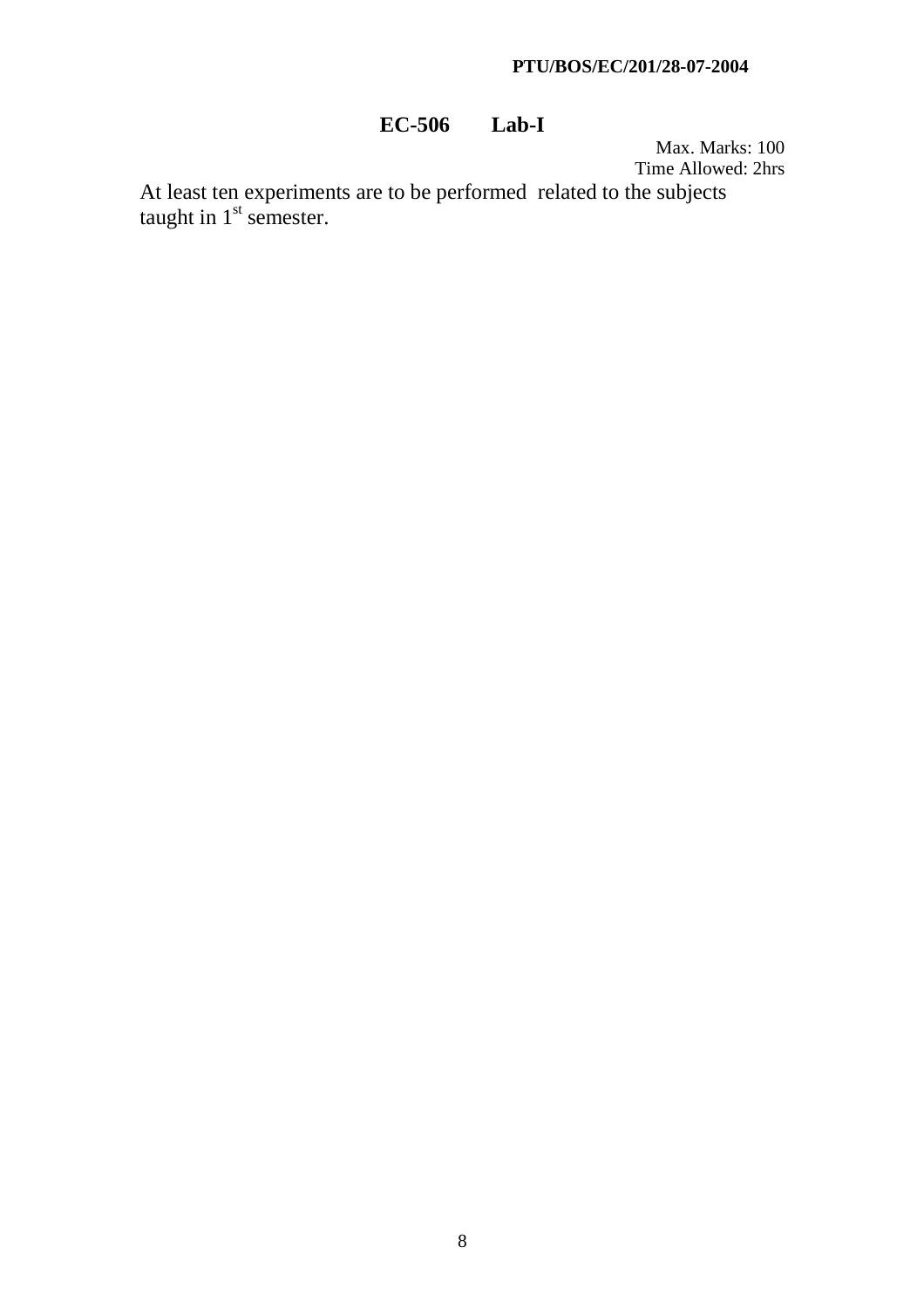# **EC-507 Optical Communication Systems**

Max. Marks: 100

Time Allowed: 3 Hrs

*Note: Eight questions of equal marks to be set covering the whole syllabus and any five to be attempted*.

# **1. Introduction to optical fibers**

Wave propagation Dispersion and its limitations, losses and non-linear effects

# **2. Optical transmitters**

LEDs Semiconductor lasers and their characteristics. Transmitter Design

# **3. Optical receiver**

Photo detectors and their characteristics. Receiver Design. Noise and Sensitivity in Optical Receivers Sensitivity degradation

#### **4. Optical Amplifiers**

Semiconductor Optical Amplifier Raman Amplifier. EDFA

#### **5. Dispersion management**

Need Pre-compensation Schemes Best Compensation Techniques. Dispersion Compensatory Fibers Optical Filters Fiber Bragg Grating

#### **6. Multichannel Systems**

WDM Light wave Systems WDM Components System Performance tissues TDM. CDM

#### **7. Solution Systems**

Fiber Solutions Soliton based Communications Loss Managed Solitons Dispersion - Managed Solitons High Speed Soliton Systems WDM Soliton Systems

- 1. Fiber-Optic Communication Systems by GP Aggarwal John Wiley & Sons
- 2. Fiber-Optic Communication Systems by Mynbev John Wiley & Sons
- 3. Related IEEE/IEE publications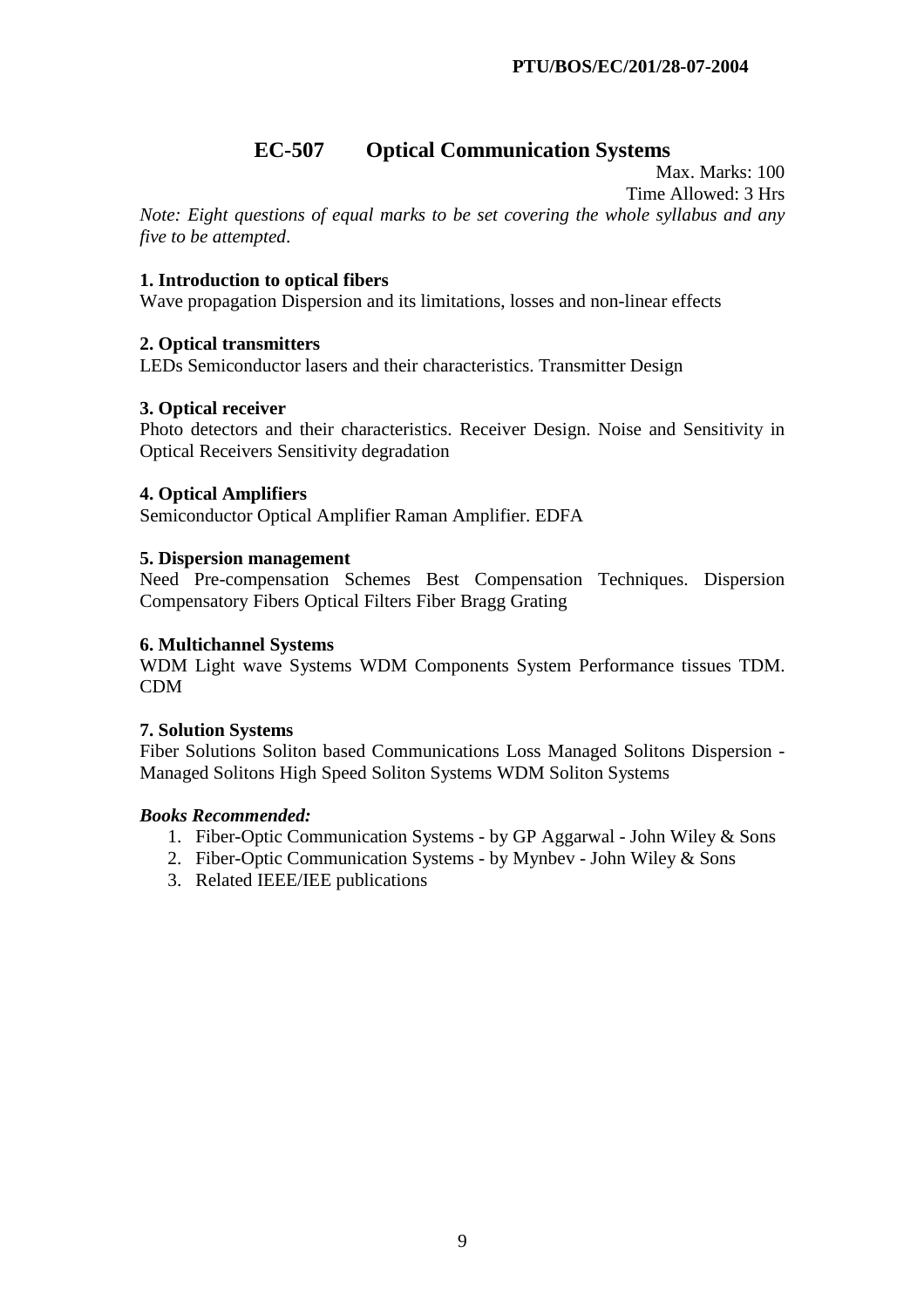# **EC-508 Digital Speech & Image Processing**

Max. Marks: 100 Time Allowed: 3 Hrs *Note: Eight questions of equal marks to be set covering the whole syllabus and any five to be attempted*.

**1.** Review of Filter design. Linear phase FIR filters. Methods of FIR filter design. Methods of IIR filter design. Applications of FIR & IIR filters in speech, image, seismic, medical and other areas.

# **2. Speech Processing**

Review of human speech and Acoustic theory, nature of sound, harmonics, resonance measurement, virtual display. Music theory, pitch, duration, intervals, rhythm. Human speech production, the vocal tract, the Larynx, the source filter. Speech signal processing-the phasor mode, Fourier transfer, DFT, FFT. The hardware use of FIR & IIR filters. Software, Elements of speech Synthesis-speech Recognition-speech in the computer-human interface.

# **3. Image Processing**

Characterization of images as two-dimensional discrete fields, unitary transforms— DFT. Hadamard, slant and cosine transforms, compression schemes-Karhunen Loeve compression predictive coding schemes. Image enhancement-gray scale modification, edge enhancement, restoration-Wiener filtering, constrained deconvolution, recursive filtering. Segmentation, edge detection, thresholding, textural properties, geometry and shape description.

# *Books Recommended:*

1. Digital Signal Processing - by Proakis & Manolakis

2. Speech and Audio Processing for multimedia PC's - by Iain Murray

3. Digital Image Processing - by Keenneth R Castleman, Pearson Education Society.

4. Digital Image Processing - by Rafact Gonzalez and Richard E. Woods, Pearson Education Society.

5. Related IEEE/IEE publications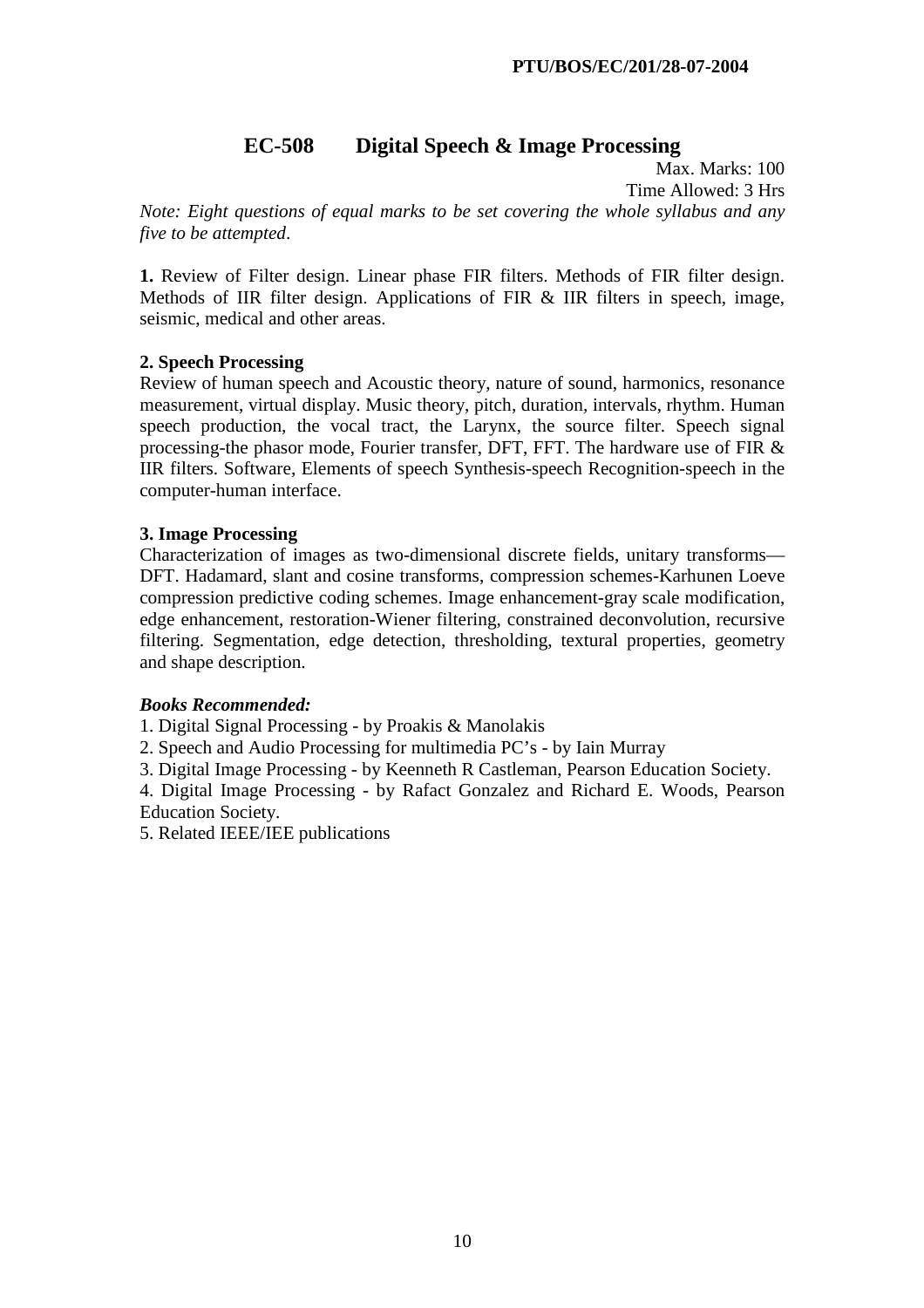#### **PTU/BOS/EC/201/28-07-2004**

# **EC-509 Information Theory & Coding**

Max. Marks: 100 Time Allowed: 3 Hrs

*Note: Eight questions of equal marks to be set covering the whole syllabus and any five to be attempted*.

#### **1. Elements of information theory**

Source coding theorem, Huffman coding, Channel coding theorem, channel capacity theorem, Shenonfano theorem, entropy

# **2. Sampling Process**

 Base band and band pass sampling theorems reconstruction from samples, Practical aspects of sampling and signal recovery TDM

# **3. Waveform Coding Techniques**

 PCM Channel noise and error probability DPCM and DM Coding speech at low bit rates Prediction and adaptive filters. Base band shaping for data transmission, PAM signals and their power spectra Nyquist criterion ISI and eye pattern Equalization.

# **4. Digital Modulation Techniques**

 Binary and M-ary modulation techniques, Coherent and non-coherent detection, Bit Vs symbol error probability and bandwidth efficiency. Bit error analysis, using orthogonal Signaling

#### **5. Error Control Coding**

 Rationale for coding Linbear block codes, cyclic codes and convolution codes Viterbi decoding algorithm and trellis codes.

- 1. Principles of digitals communication: J. Dass. , S.K. Malik & P.K. Chatterjee, 1991.
- 2. Introduction to the theory of Error correcting codes: Vera Press, 1992
- 3. Information Theory and Reliable Communication: Robert G. Gallanger Mc Graw Hill, 1992
- 4. Related IEEE/IEE publications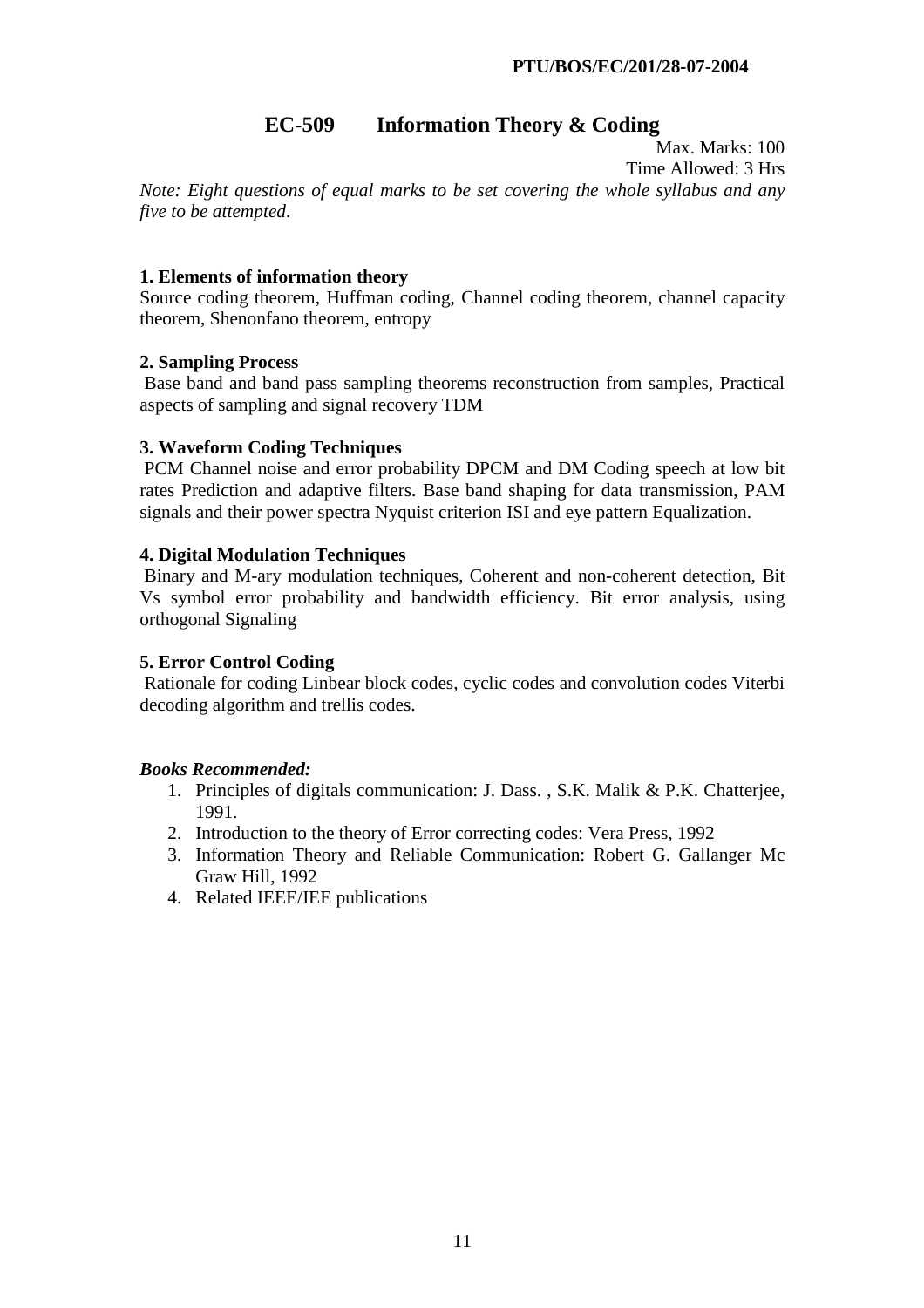#### **PTU/BOS/EC/201/28-07-2004**

# **EC-510 Advanced Microprocessor & Embedded Systems**

Max. Marks: 100

Time Allowed: 3 Hrs

*Note: Eight questions of equal marks to be set covering the whole syllabus and any five to be attempted*.

#### **1. Microprocessor Architectural Concepts**

Review of 16-bit Microprocessor Architecture, Word Lengths, Addressable Memory, Microprocessor Speed, Architecture Characteristics, Registers, Instructions, Memory Addressing Architecture, ALU, GPR's, Control Logic And Internal Data Bus, Introduction to Pentium Architecture.

#### **2. Microprocessor Instructions And Communications**

Instruction Set, Mnemonics, Basic Instruction Types, Addressing Modes, Interfacing I/O Microprocessor, Polling And Interrupts, Interrupts And DMA.

# **3. Microprocessor I/O**

Data Communication, Parallel I/O Serial Communication, Serial Interface And UART, Modem, I/O Devices, D/A & A/D Interface, Interface, Special I/O Devices.

# **4. Embedded Controllers & Systems**

Architecture of 80186 & 80188 CPU subsystems, Addressing Modes, Instruction set, Basic IO subsystems, Memory Subsystem, Example embedded controllers.

- 1. Intel Series Of Microprocessors: By Berry B. Bray, TMH.
- 2. 8086 microprocessor & Architecture by Liu, Gibson; PHI.
- 3. Embedded Microprocessor System Design by Kenneth L. Short, Pearson Education.
- 4. Embedded Controllers by Berry B. Bray Pearson Education.
- 5. Related IEEE/IEE publications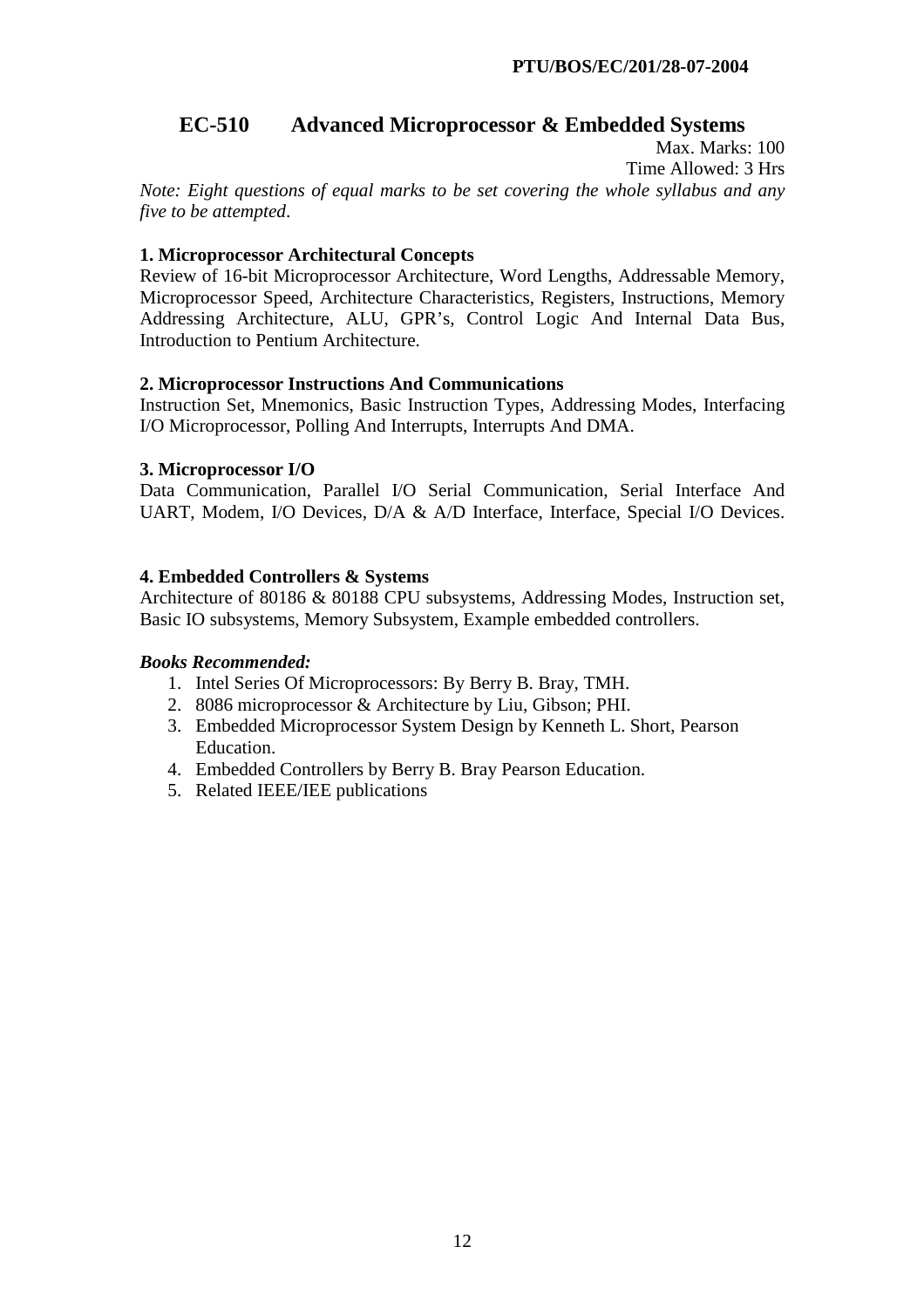# **EC-511 VLSI Design**

Max. Marks: 100 Time Allowed: 3 Hrs

*Note: Eight questions of equal marks to be set covering the whole syllabus and any five to be attempted*.

# **1. Overview**

 Overview of combinational and sequential circuits, timing analysis of combinational and sequential circuits, meta-stability, methods to eliminate meta-stability single synchronizer and double synchronizer, MTBF Clocking strategies.

# **2. Sequential Machine Design**

State diagram, state minimization, state assignments, design of mealy and Moore machines, design of RAM, SDR, SRAM, DRAM, ROM. Charge Coupled Devices  $(CCD's)$ .

# **3. Programmable logic Devices**

Basic concepts, programmable logic array (PLA), Programmable Array Logic (PAL), Structure of standard PLD's Complex (PLD's), Complex PLD's (CPLD), Xilinx Xc-9500. Introduction to field programmable gate arrays-types of FPGA's, Configurable logic Block (CLB) Input/ Output Block (IOB). Introduction to Xilinx series. FPGA, XC4000 family, Implementation of Design in PLD's.

# **4. VHDL**

Need for HDL's, Design flow, overview of VHDL, data types, Logic Operators, Data flow Modeling, Structural Modeling, Behavioral Modeling, Mixed Modeling, Modeling of combinational and sequential circuits.

#### **5. Verilog**

Verilog as HDL, HDL model abstraction-behavioral, RTL, structural, switch model, verification, Modeling of combinational logic, sequential logic, tasks and functions, Advanced Modeling concepts, User defined primitives.

- 1. Fundamentals of Digital Design by Charles. H. Roth, Jr., Jaico Publishing House
- 2. Digital Design Principle & Practice by John. F. Wakerly, PHI
- 3. VHDL Analysis & Modeling of Digital Systems by Z Navabi, Mc. Graw Hill
- 4. An Engg. Approach to Digital Design by William. I. Fletcher
- 5. Verilog HDL: Digital Design & Synthesis by Samir Palnitker
- 6. Documents of Xilinx]
- 7. Related IEEE/IEE publications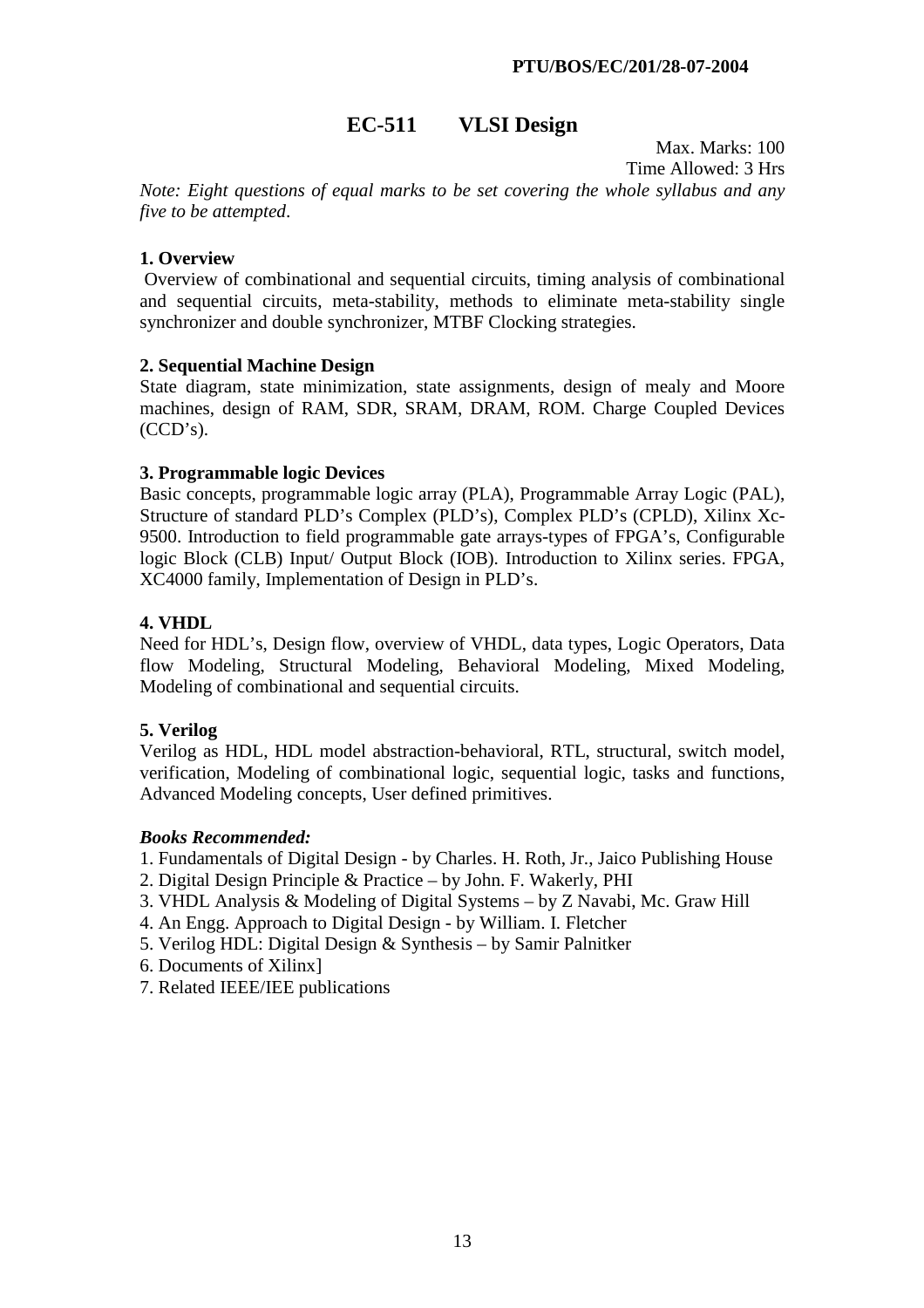#### **PTU/BOS/EC/201/28-07-2004**

# **EC-512 Reliability of Electronics & Communication Systems**

Max. Marks: 100 Time Allowed: 3 Hrs

*Note: Eight questions of equal marks to be set covering the whole syllabus and any five to be attempted*.

# **1. Concept of reliability**

Failures of systems and its modes. Measure of Reliability, Reliability function, Hazard rate MTBF and their interrelations.

# **2. Reliability Data and Analysis**

Data sources. Data collection, use of Reliability Data, Reliability Analysis, Performance Parameters, calculation of failure rate, Application of Weibill distribution.

# **3. System Reliability and Modeling**

Series systems, Parallel system, series parallel systems. Time dependence, Reliability Determination, Stand by systems, r out of n, Configurations, Methods of tie set and cut sets of Or reliability evaluation, simulation and Reliability prediction. Monte Carlo method, concepts of network topology. Overall reliability evolution.

# **4. Maintainability and Availability**

Maintainability and its equation. Factors Affecting maintainability. Measures of Maintainability, Mean Down Time, Availability Intrinsic availability equipment availability & Mission availability. Replacement processes and Policies.

# **5. Life Testing of Equipments**

Non-destructive tests, destruction tests and their Mathematic modeling. Quality and Reliability, Measurement & prediction of Human Reliability, Reliability and safety, safety margins in critical Devices, case studies.

# **6. Value Engineering**

Techniques in value Engg; Structure of value Engg. Reliability Management.

- 1. Reliability Engg. By Govil, 1992.
- 2. Reliability Engg. By Dr.A.K.Aggarwal, 1992.
- 3. Related IEEE/IEE publications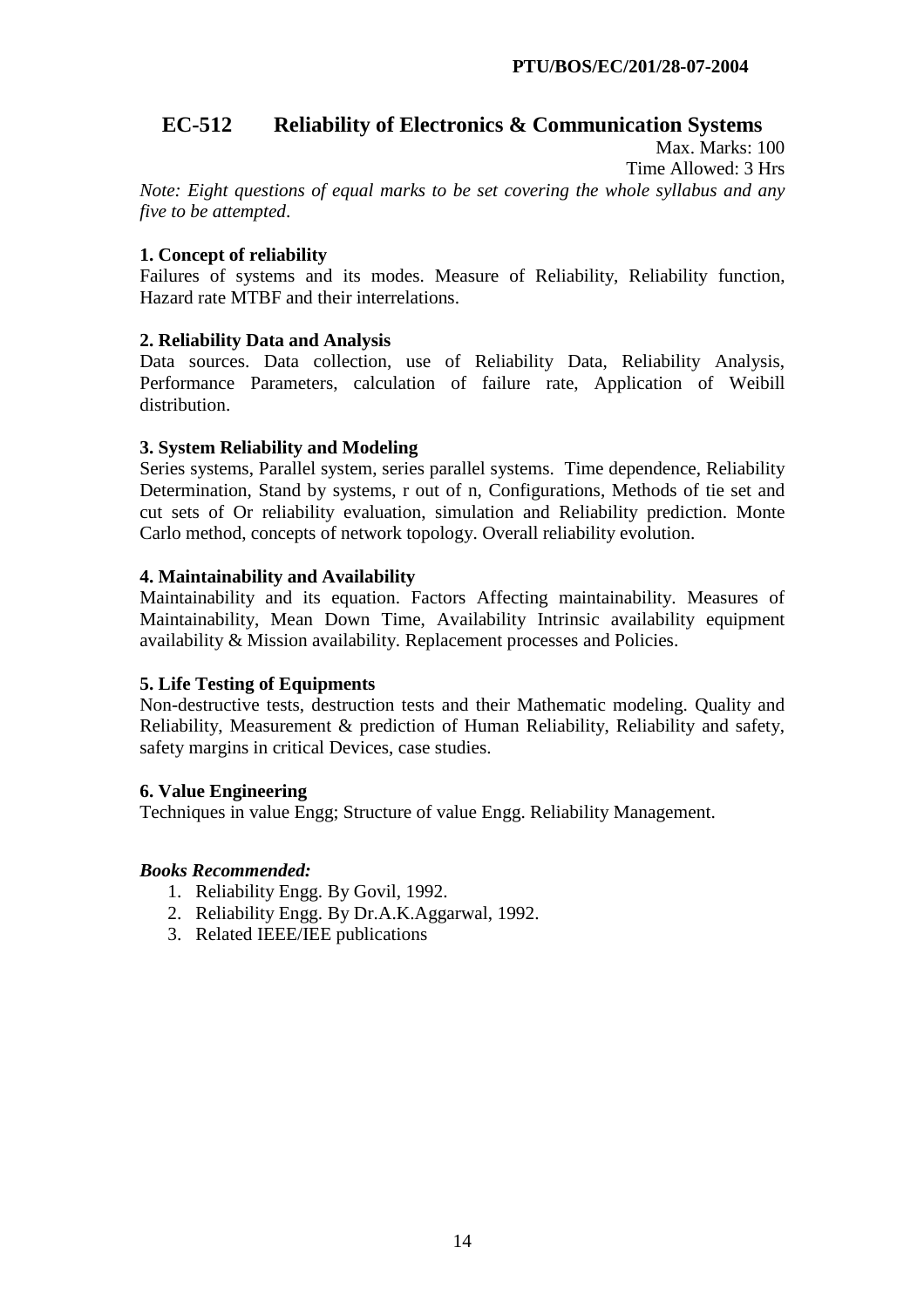# **EC-513 Multimedia Communication Systems**

Max. Marks: 100 Time Allowed: 3 Hrs

*Note: Eight questions of equal marks to be set covering the whole syllabus and any five to be attempted*.

# **1. Multimedia Communications**

Introduction to various multimedia comm. Techniques, Applications, Networks, Protocols and Standards, bandwidth and compression issues.

# **2. Digital Communication basics**

Source encoding, Channel encoding, Circuit switched Networks; Packet switched networks, ATM, Frame Relay.

#### **3. Multimedia Information Representation**

Different types of multimedia information, Information representation.

#### **4. Compression Techniques**

Encoding and decoding techniques, Text compression techniques, Image compression techniques, Audio and Video Compression, Standards for Multimedia Compression, Huffman, Run length, Variable length, Lossy/ Lossless compression.

#### **5. Multimedia File Formats**

Various files formats for multimedia and their applications, BMP, PNG, TIFF, JPEG, DFX, AVI, MPEG Audio/ Video Standards, Challenges for encryption and decryption.

#### **6. World Wide Web**

The Internet, Internet Multimedia Applications, Enterprise networks, Entertainment Networks, High Speed Modems, Application Support Functions, Audio/ Video Streaming, Video Conferencing.

- 1. Multimedia Communications by Fred Halsall, Prentice Hall.
- 2. Digital Communication by Proakis, Prentice Hall.
- 3. Internet Resources.
- 4. Related IEEE/IEE publications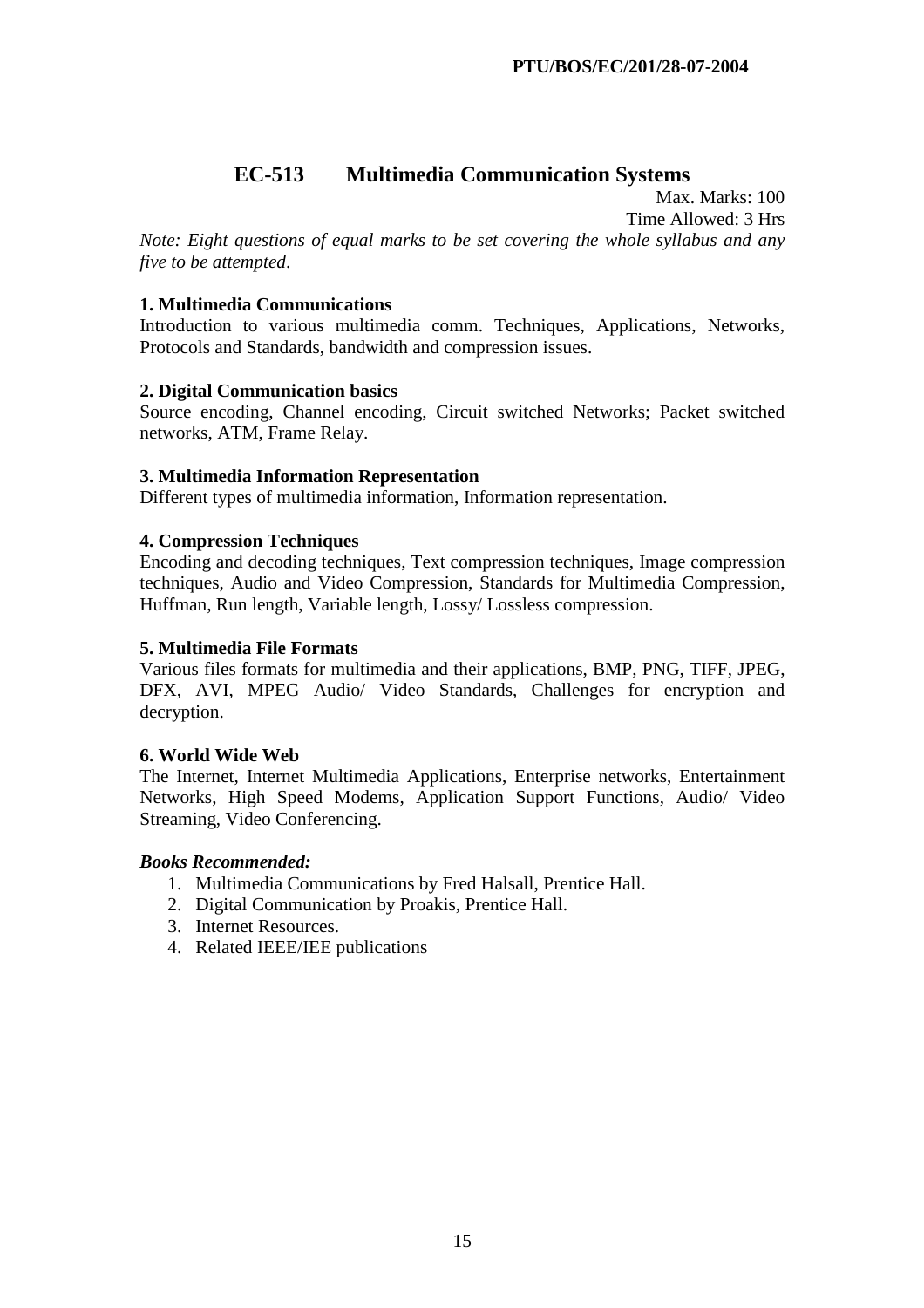# **EC-514 Parallel Processing**

Max. Marks: 100 Time Allowed: 3 Hrs

*Note: Eight questions of equal marks to be set covering the whole syllabus and any five to be attempted*.

# **1.Theory Of Parallelism**

Parallel computer models - the state of computing, Multiprocessors and Multicomputers and Multivectors and SIMD computers, PRAM and VLSI models, Architectural development tracks. Program and network properties Conditions of parallelism, Program partitioning and scheduling, Program flow mechanisms, System interconnect architectures. Principles of scalable performance - performance matrices and measures, parallel processing applications, speedup performance laws, scalability analysis and approaches.

# **2. Hardware Technologies**

Processor and memory hierarchy advanced processor technology, superscalar and vector processors, memory hierarchy technology, virtual memory technology, bus cache and shared memory - backplane bus systems, cache memory organisations, shared memory organisations, sequential and weak consistency models.

# **3. Pipelining And Superscalar Technologies**

Parallel and scalable architectures, Multiprocessor and Multicomputers, Multivector and SIMD computers, Scalable, Multithreaded and data flow architectures.

# **4. Software And Parallel Programming**

Parallel models, Languages and compilers, Parallel program development and environments, UNIX, MACH and OSF/1 for parallel computers.

# *Books Recommended:*

1. Kai Hwang, "Advanced Computer Architecture", McGraw Hill International, 1993. 2. William Stallings, "Computer Organization and Architecture", Macmillan Publishing Company, 1990.

3. M. J. Quinn, "Designing Efficient Algorithms for Parallel Computers", McGraw Hill International, 1994.

4. John L. Hennessy and David A. Patterson, Computer Architecture A Quantitative approach, Morgan Kaufman Publishers. Inc., 1990.

5. D.P. Siewiorek, G.G. Bell, A. Newell, Computer Structures, Principle and Examples, McGraw Hill, 1982.

6. Related IEEE/IEE publications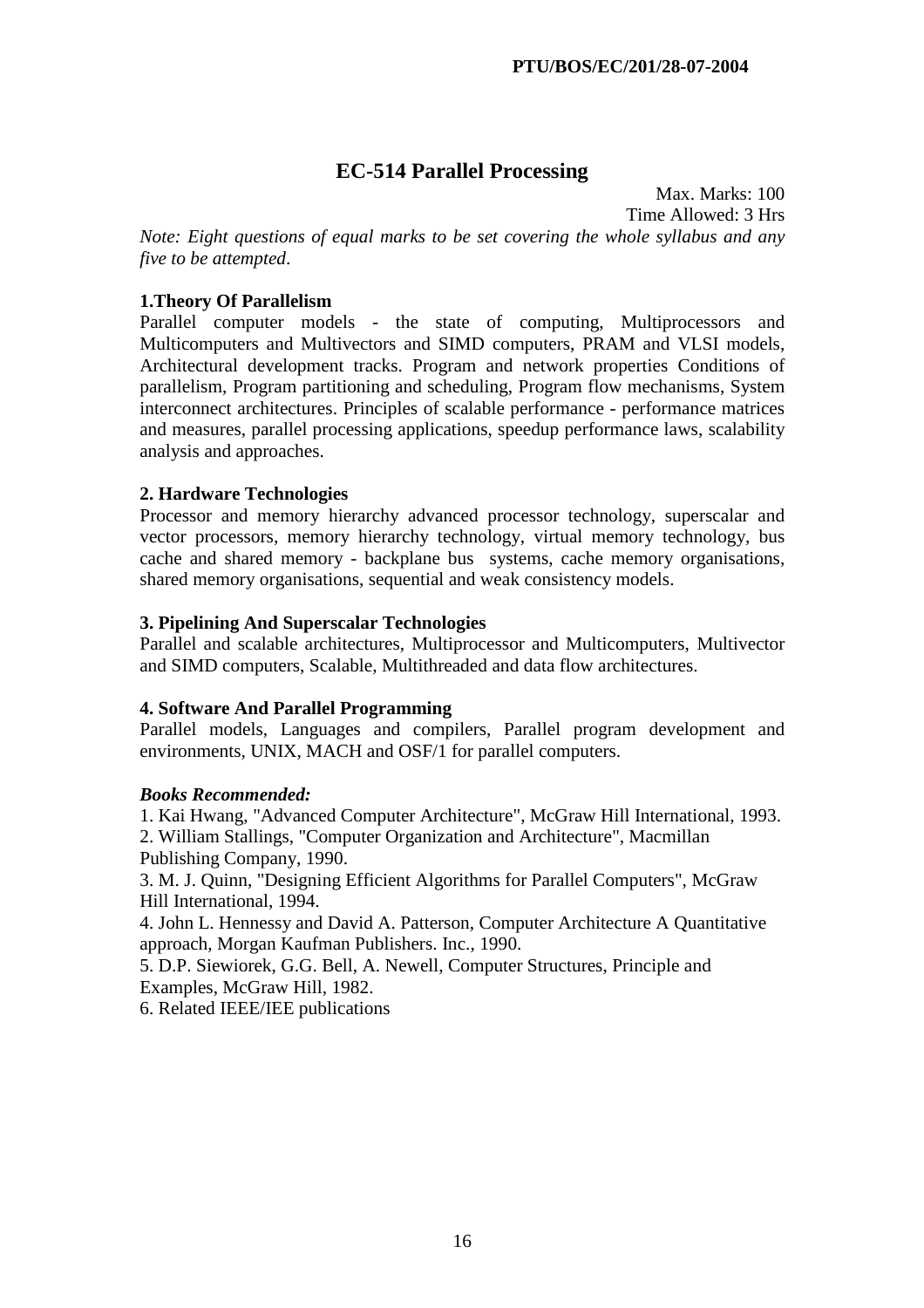# **EC-515 Peripheral System Design & Interfacing**

Max. Marks: 100 Time Allowed: 3 Hrs

*Note: Eight questions of equal marks to be set covering the whole syllabus and any five to be attempted*.

# **1. Bus system**

Bus systems in microcomputers  $S_T$  100 bus, Multi bus, EISA, PCI Bus, HP IB/GPIB Bus, Bus and their applications. I/O

# **2. Interface**

Standard I/O interfaces RS-232 C, RS-232 D Centronics interface, current loop interface, and RS-449 communication interface.

# **3. Design criterion with PCs**

Application of PC buses (ISA, EISA, PCI, VESA-VL) and associated signals, Handshakes, I/O and Interrupt map, Programming methodology for input/output application, GPIB signals and GPIB programming techniques operating system calls.

# **4. Peripherals**

Peripherals like CRT controller, Communication controllers, DMA controller, Programmable keyboard/Display interfaces and Associated circuitries.

#### **5. Controllers**

PID controllers, Programmable logic controllers, PC based data acquisition system, Interfacing PC to various cards- Stepper motor milli volts, Milliamps.

#### **6. Development tools**

Microprocessor development system, cross compilers, Simulator In circuit emulators, Automated test equipments etc.

#### *Books Recommended:*

1. Intelligent Instrumentation by George C. Barney, PHI.

2. Student Reference Manual For Electronics Instrumentation Labs by Stanley wolf and Richard F.M. Smith, PHI.

3. Instrumentation for Engg. Measurement by James W. dally, William F. Riley, John Wilay and Sons

4. Interfacing A Laboratory Approach by Deonzo, PHI

5. Related IEEE/IEE publications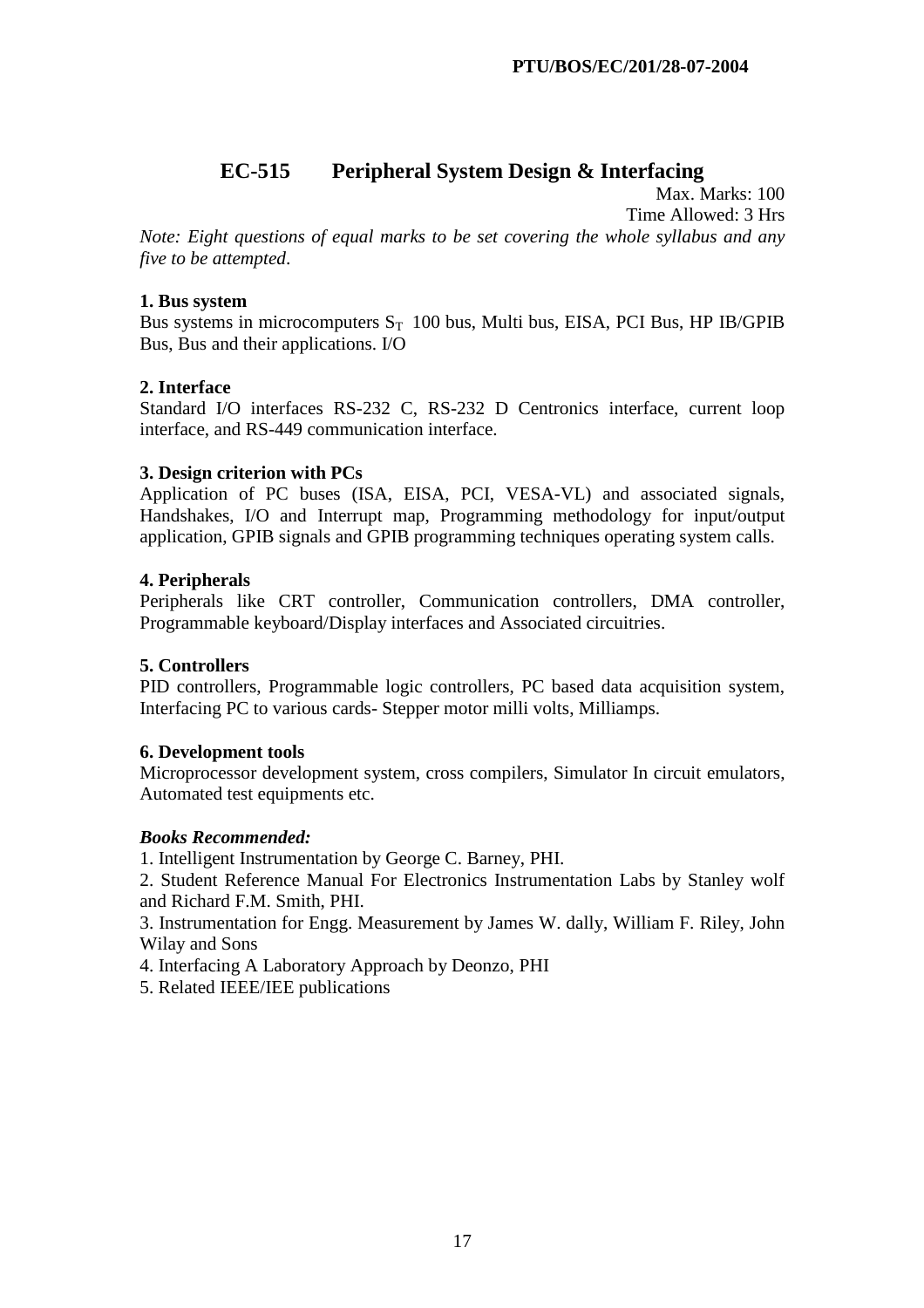#### **PTU/BOS/EC/201/28-07-2004**

# **EC-516 Lab-II**

Max. Marks: 100 Time Allowed: 2hrs

At least ten experiments are to be performed related to the subjects taught in  $2<sup>nd</sup>$  semester.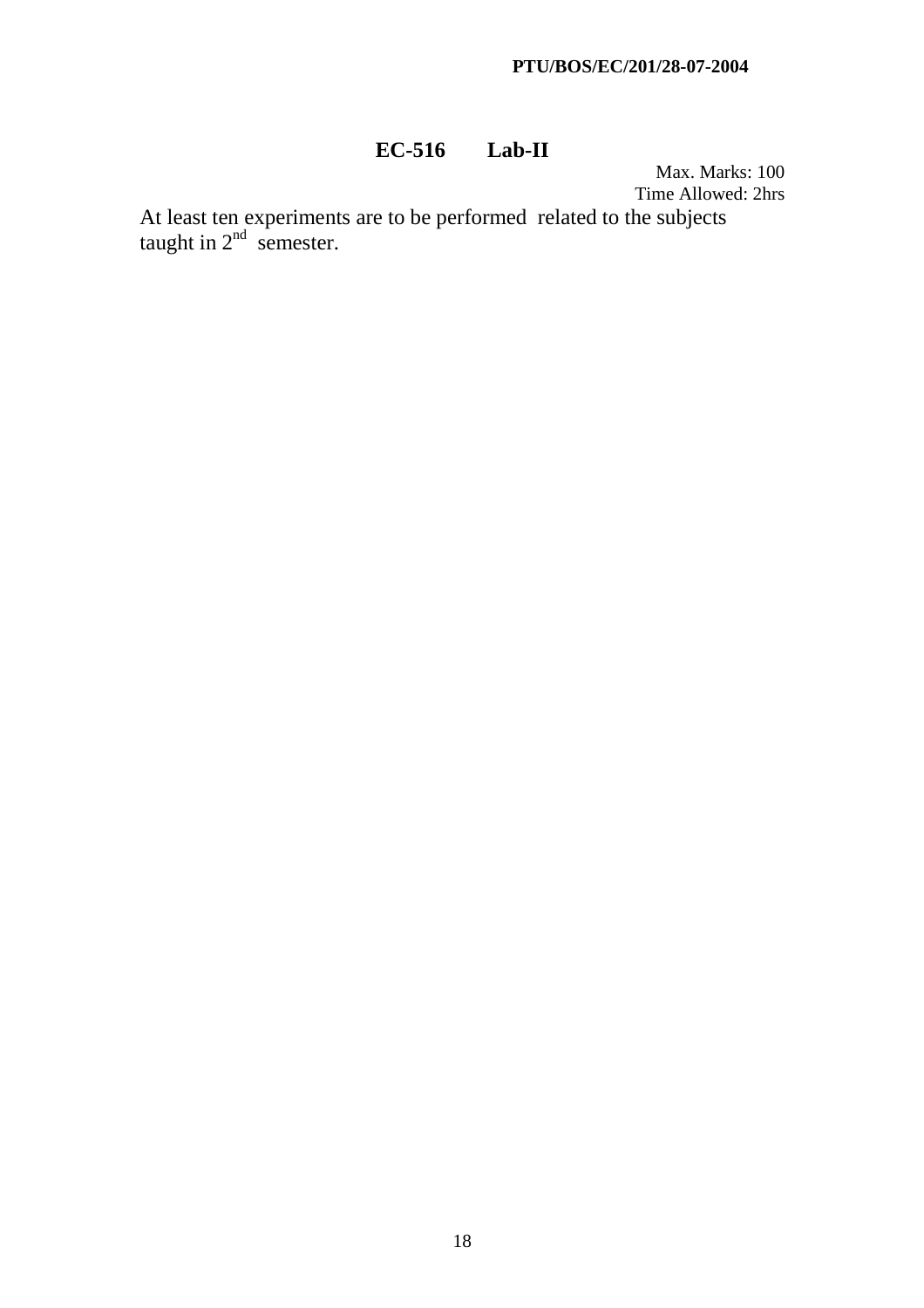# **EC-517 Modeling & Simulation of Communication Systems**

Max. Marks: 100 Time Allowed: 3 Hrs *Note: Eight questions of equal marks to be set covering the whole syllabus and any five to be attempted*.

# **1. Introduction**

Concept of Simulation, System, Model, Types of Model, Univariat & Multivariat Models, Deterministic & Stochastic models, Continuous & Discreet Models, Analog & Digital Simulation, Real Time Simulation, Hybrid Simulation, Advantages & Limitations of Simulation, Steps in Simulation Study

# **2. Random Number**

Psedue Random Numbers, Generation of random numbers, properties & testing of random numbers, generation of random variables using common distributions, Bounds and approximations of Random processes.

**3.** Review of signals and systems, Continuous & discrete LT systems. Simulation of random variables & random processors, Transformation functions, transformations of random processes, sampling & quantization for simulation

# **4. Modeling of communication system**

Information sources encoding/decoding, base band modulation and mapping, RF and optical modulation demodulation, Filtering communication channels and models, Noise interference and error, Control coding, Synchronization, Spread spectrum techniques.

#### **5. Simulation and modeling methodology**

Simulation environment, Modeling consideration, Performance evaluation techniques, Error sources in simulation, design of simulation experiment – length of run, replication, elimination of initial bias, variance reduction techniques.

# **6. PSpice**

Simulation of analog systems using PSpice

#### **7. Case studies**

Case study of 64-OAM equalized digital radio link in a fading environment and satellite system.

# *Books Recommended:*

1. Simulation of Communication Systems by M.C. Jeruchim & Others, Plenum Press.

- 2. Modern Digital and Communication Systems by Lathi B.P.
- 3. System Simulation by DS Hira
- 4. Discreet Event System Simulation by Banks, Carsen, Nelson, Persian Edu. Asia.
- 5. Related IEEE/IEE publications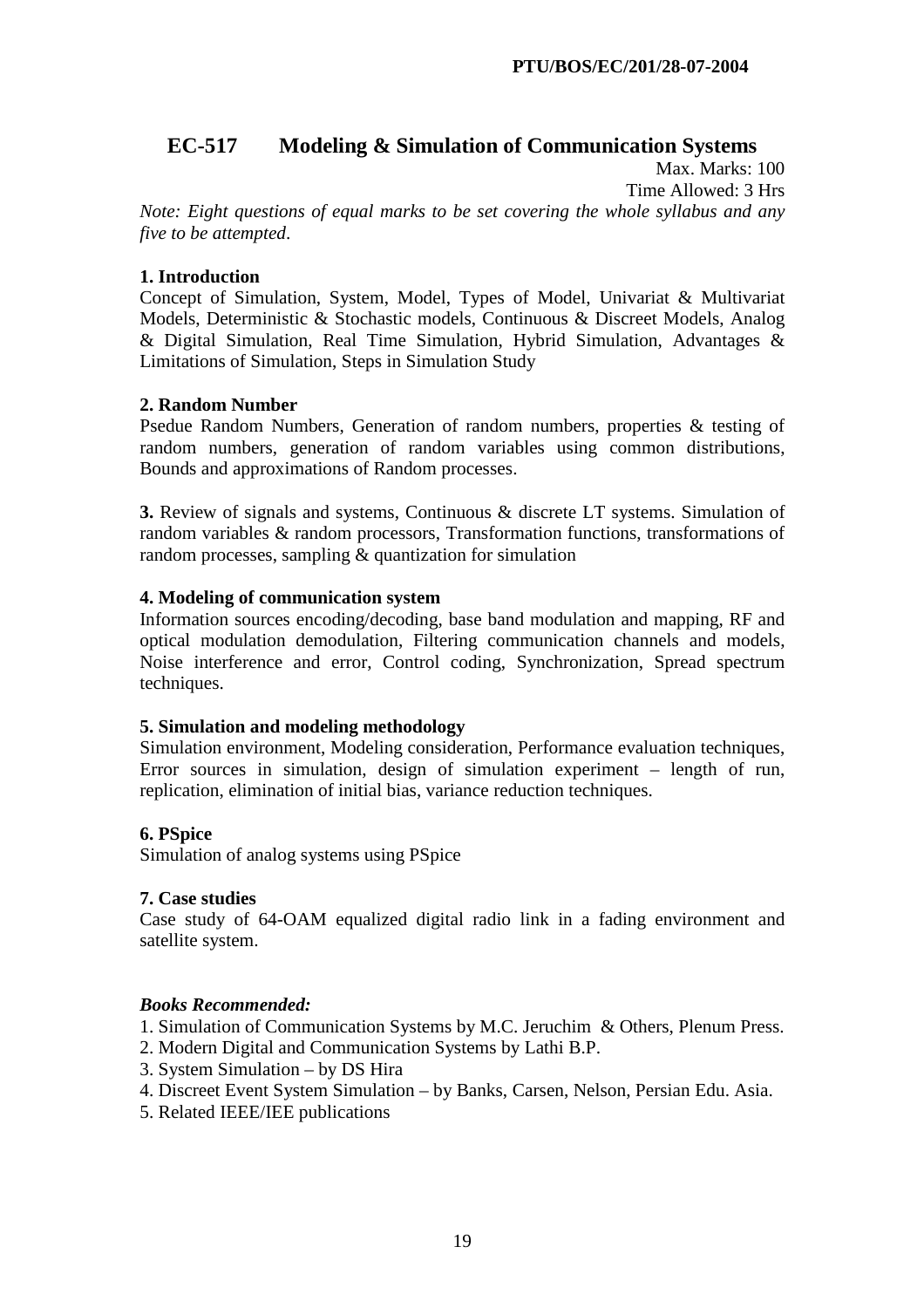# **EC-518 Microwave Theory and Techniques**

Max. Marks: 100 Time Allowed: 3 Hrs *Note: Eight questions of equal marks to be set covering the whole syllabus and any five to be attempted*.

# **1. Electromagnetic Waves**

Review of electromagnetic field equation and their rotation. Comparison of plane waves & transmission Line quantities. Skin depth, Propagation constant, Attenuation constant *&* phase constant,. Electric & Magnetic fields in ellipsoids, Method of calculation, Circular polarization, Demagnetizing Factors & Depolarizing Factors.

# **2. Transmission Lines**

*Matrix Representation of network:* The impedance matrix, The admittance matrix, The Cascade matrix, Transmission line parameters, Telegraphists' equations. The Propagation of Waves on Transmission Lines: The wave equation, Solution of wave equations, Characteristics impedance and characteristics admittance, Power, Terminated lines, Short circuited line, Open Circuited Line, Lumped-Element Equivalents of Lines.

*Transmission:* Line Application & Techniques; The Quarter-wave Transformer, Stub Matching, Binomial Matching, Line Connections, The Parallel-Plate Line, The Coaxial Line, Application of Conformal Mapping, The strip transmission Line.

#### **3. Elementary Theory of Wave guides**

Review of rectangular & circular wave guides.

*Inhomogeneously Filled Wave guides:* Dielectric Slab- Loaded Rectangular Guides, The ray leigh - Qitz method, Ferrite slabs in rectangular guides, Excitation of different modes in a wave guide. Perturbation techniques  $\&$  its application, Vvariation techniques & its application.

#### **4. Microwave components**

*Microwave Amplifier:* Design using s-parameter, stability criteria, Constant power & gain circles. Parametric amplifiers, Oscillators & Mixers: Gunn oscillators, IMPATT diodes, TRAPATT diodes, BARITT diodes, Transited oscillators, Oscillator circuit. Mixers, Mixers noise figure, Mixed analysis. Microwave filter design based on binomial and chebychev quarterwave transforms, Impedance & Admittance coupled cavity filters and other types. Introduction to monolithic microwave integrated circuits. Hybrid integrated circuits, Microwave measurements, Dielectric constant of low loss & high loss material.

- 1. Field Theory of guided waves by R.E.Collin
- 2. Theory of Guided Electromagnetic waves by R.A. Waldron
- 3. Microwave Propagation *&* Techniques by D.C. Sarkar
- 4. Related IEEE/IEE publications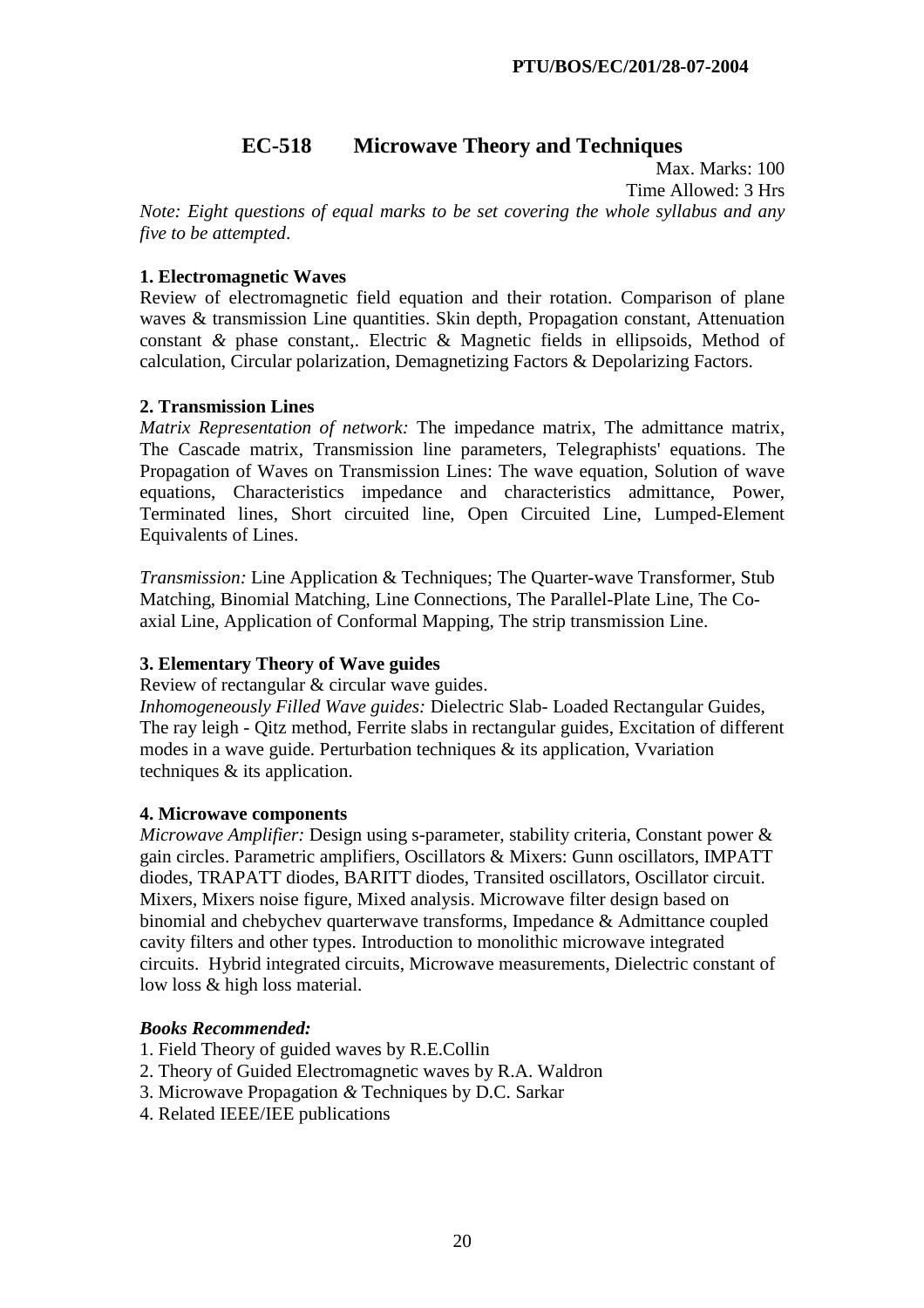# **EC-519 Detection & Estimation Theory**

Max. Marks: 100 Time Allowed: 3 Hrs

*Note: Eight questions of equal marks to be set covering the whole syllabus and any five to be attempted*.

# **1. Statical communication theory**

Representation of deterministic signals, orthogonal representation of signals. Dimensionality of signal spaces. Construction of orthogonal basis functions. Timebandwidth relationship: RMS duration and bandwidth, uncertainty relations.

# **2. Review of random processes**

Definition and classification, stochastic integrals, Fourier transforms of random processes, stationary and non-stationary processes, correlation functions. Ergodicity, power spectral density, transformations of random processes by linear systems. Representation of random processes (via sampling, K-L expansion & narrow band representations), special random processes (white gaussian noise, Wiener-Levy processes, special random processes, shot-noise processes Markov processes).

# **3. Optimum filtering**

Matched filters for deterministic signals in white and coloured gaussian noise. Wiener filters for random signals in white and coloured gaussian noise. Discrete and continuous time filters.

#### **4. Detection and estimation theory**

Hypothesis testing- Bayes, Minimax and Neyman-Pearson criteria, Types of estimates and error bounds, General gaussian problem, Detection and estimation in coloured noise, Elements sequential and non-parametric detection. Wiener-Hopf and Kalman filtering, Applications to communication, radar and sonar systems

- 1. Detection Estimation and Modulation Theory by HL Van Trees Wiley New York
- 2. Introduction to Statistical Signal Processing with Application by MD Srinath, PK. Rajasekran, R.Viswamathan (PHI)
- 3. Signal detection theory by Hancock and Wintz.
- 4. Detection of signals and noise by AD Whalen.
- 5. Related IEEE/IEE publications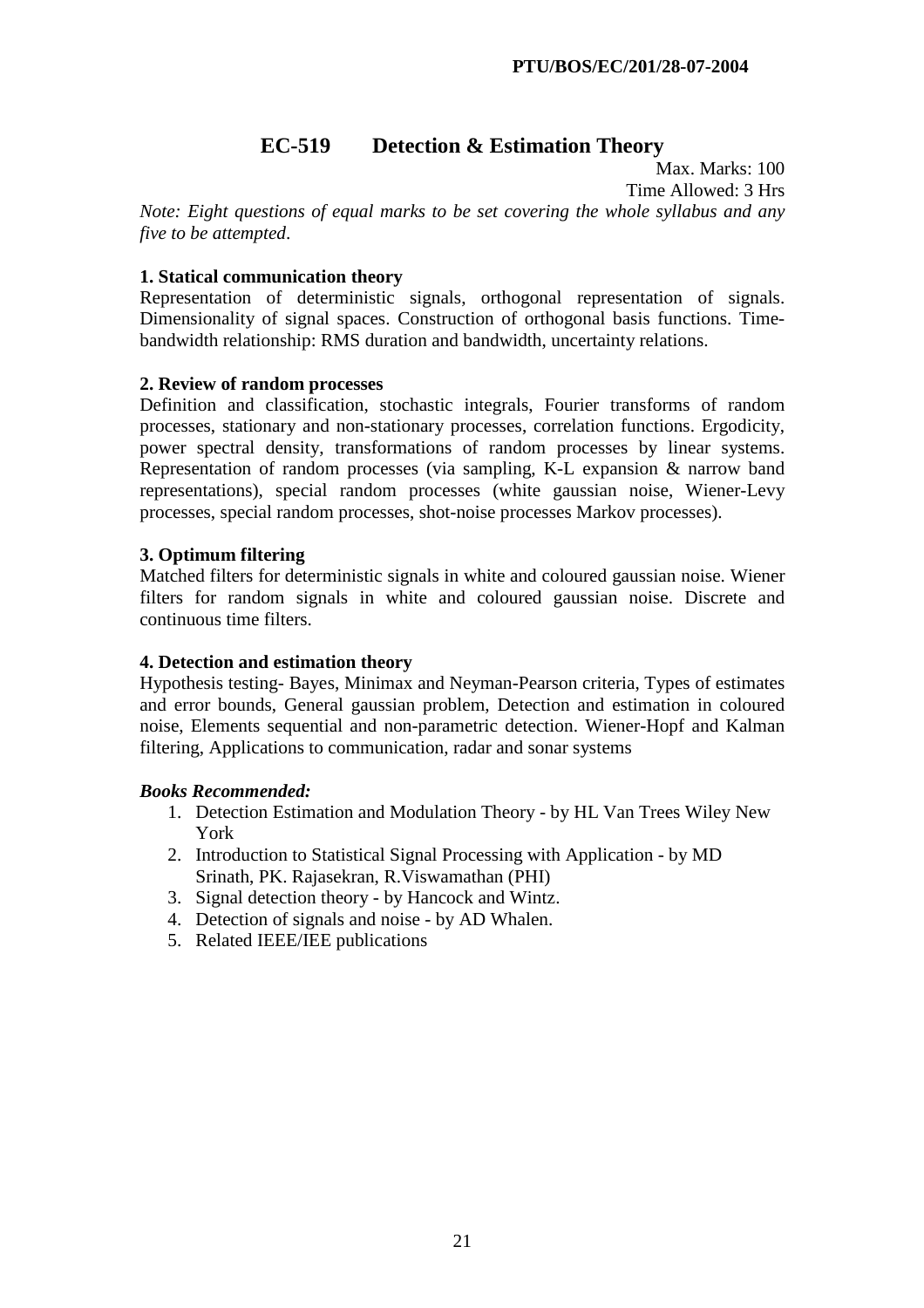# **EC-520 Wireless and Mobile Communication**

Max. Marks: 100

Time Allowed: 3 Hrs

*Note: Eight questions of equal marks to be set covering the whole syllabus and any five to be attempted*.

#### **1. Introduction**

Technical Background, Transmission Fundamentals, Communication Networks, Protocols and TCP/IP Suite

# **2. Wireless Communication Technology**

Antennas and Propagation Signal, Encoding Techniques, Spread Spectrum Coding and Error Control

# **3. Wireless Networking**

Satellite Communications, Cellular Transmission Principles, Cordless Systems and Wireless Local Loop Mobile IP and Wireless access protocol

# **4. Wireless LANs**

Wireless LAN Technology, IEEE 802, 11 Wireless LAN standard.

# **5. CDMA Standards**

System Architecture for CDMA. Network and Data Link Layers of CDMA. Signaling Applications in CDMA System. Voice Applications in CDMA System.

#### **6. RF Engineering and Facilities**

Wireless Data, Cellular Communication Fundamentals, GSM Architecture and Interfaces. Radio Link Features in GSM, GSM Logical Channels and Frame Structure. Speech Coding in GSM (Messages, Services and Call Flows in GSM).

- 1. Applications of CDMA in Wireless/Personal Communications by V K Garg, K Smolik
- 2. Principles and Applications of GSM byV K Garg Prentice Hall
- 3. Wireless Communication and Networks by Stallings
- 4. Mobile Communication Schiller Prentice Hall
- 5. Mobile Communication by Lee, Pearson
- 6. Related IEEE/IEE publications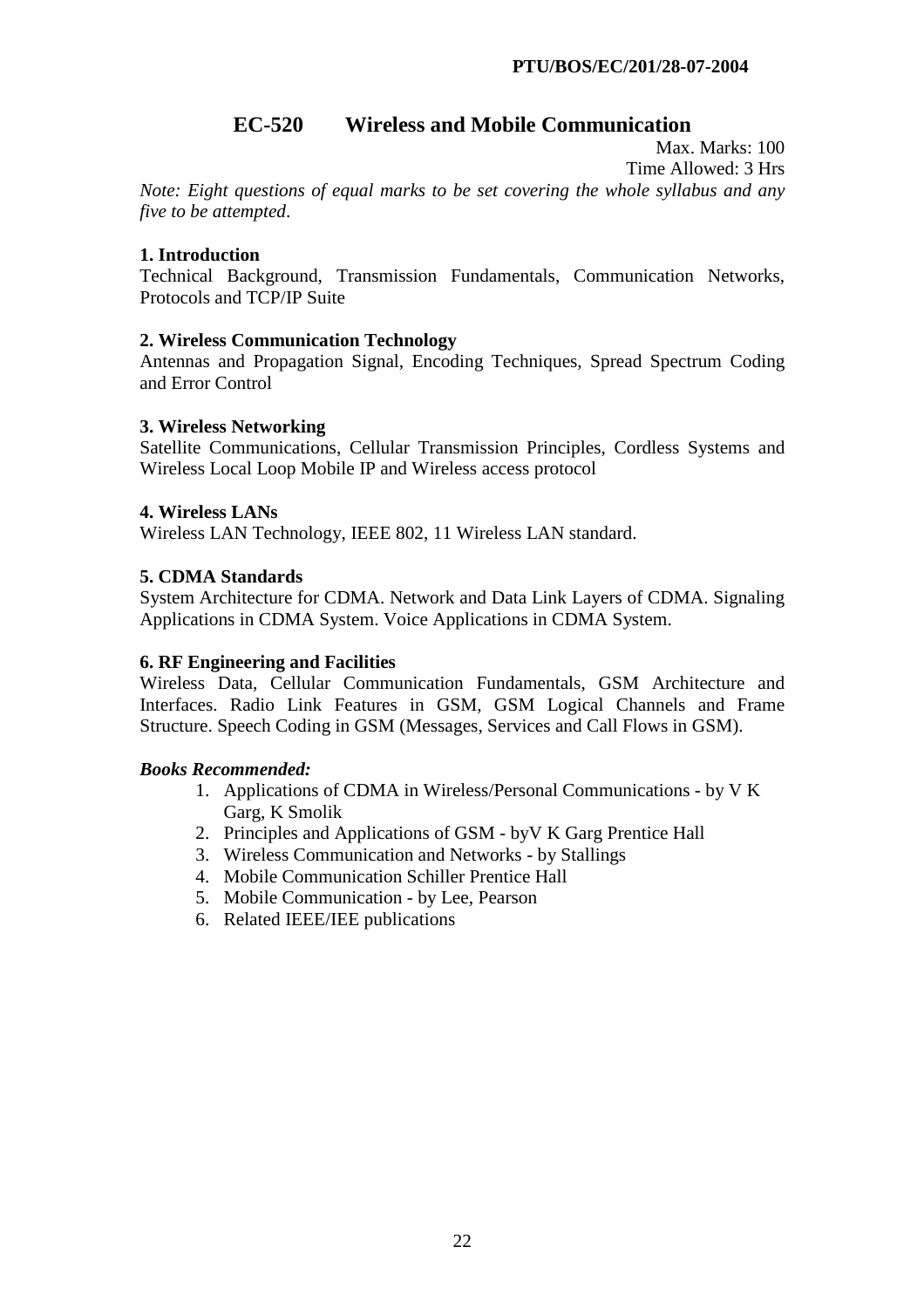# **EC-521 Microelectronics Technology**

Max. Marks: 100 Time Allowed: 3 Hrs

*Note: Eight questions of equal marks to be set covering the whole syllabus and any five to be attempted*.

# **1. Review of MOS technology**

Basic MOS transistors, enhancement and depletion model transistors, N-MOS and C-MOS processor, thermal aspects of processing, and production of masks.

# **2. Electrical properties of MOS circuit**

Parameters of MOS transistors, pass transistor, N-MOS inverter, pull-up to pull down ratio for an N-MOS inverter, C-MOS inverters, MOS transistor circuit model, latch up on C-MOS circuits.

#### **3. Design processes**

MOS layers, stick diagram, design rules, AWA OX C-MOS process description, double metal single poly silicon C-MOS process.

# **4. Basic circuit concepts**

Sheets resistance, area capacitance delay unit, inverter delay, super buffers, propagation delays.

#### **5. Subsystem design & layout**

Architectural issues, switch logic, gate logic, examples of combinational logic, clocked sequential circuits, and other system consideration.

#### **6. Scaling of MOS circuits**

Scaling factor, limitations, scaling of wires and inter connections

#### *Books Recommended:*

1. Basic VLSI design systems & circuits - by DA. And Eshrachian K (phi), 1988. 2. VLSI design techniques for analog & digital circuit - by Geigar BR, Allen PE & Strader ME (Mc graw hill 1990).

3. Related IEEE/IEE publications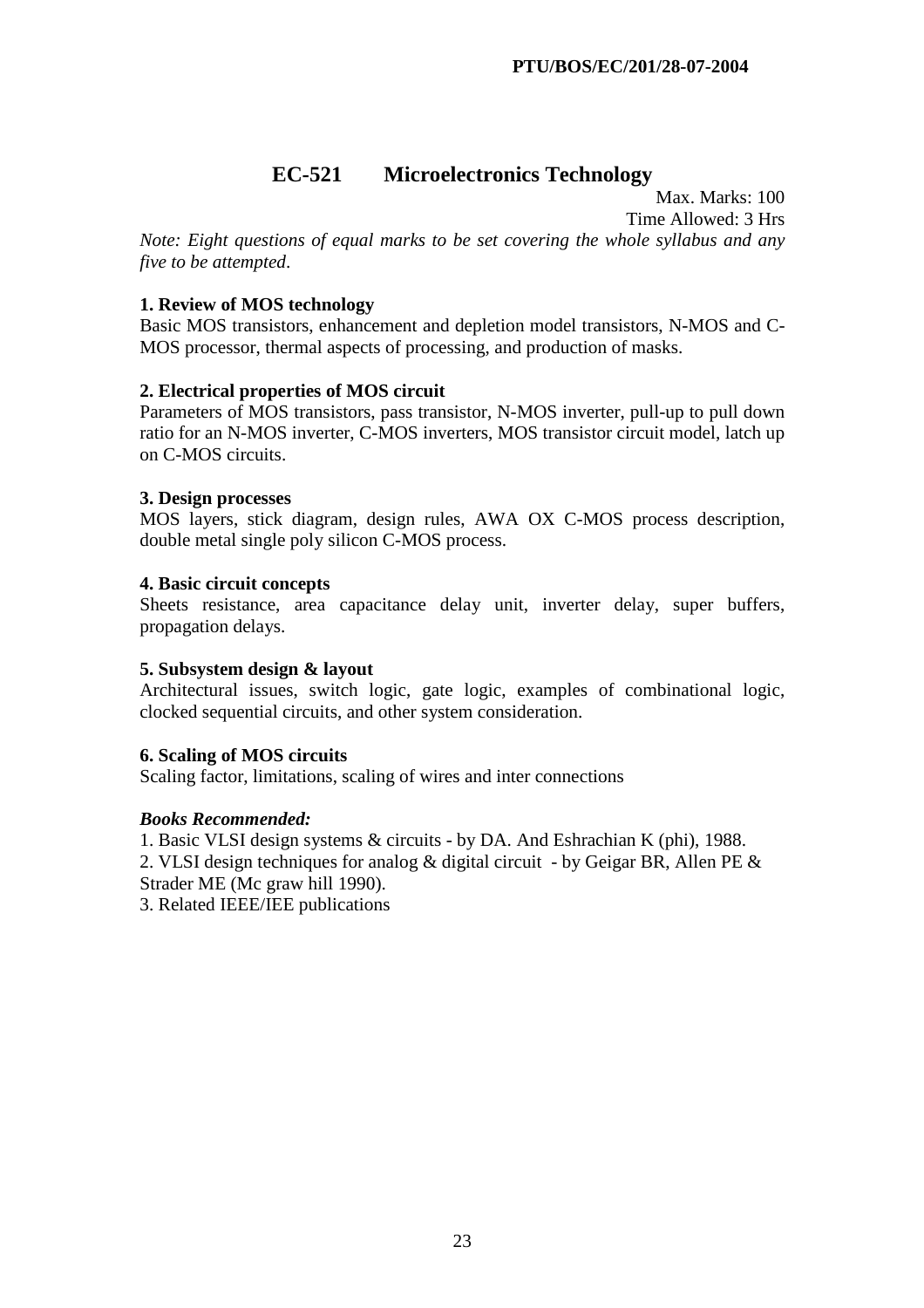# **EC-522 Internetworking and Internet Protocols**

Max. Marks: 100 Time Allowed: 3 Hrs

*Note: Eight questions of equal marks to be set covering the whole syllabus and any five to be attempted*.

# **1. Introduction and Overview**

The need of Internet, TCP/IP Internet, Internet services, History & scope, Protocol standardization.

# **2. Review of Underlying Technologies**

LAN, WAN, MAN, Ethernet Topology, Token Ring, ARPANET, PRO net technology, FDDI. Internetworking concepts and architectural model, application level Internet connection, Interconnection through IP gateway, users view.

# **3. Internet Addresses**

Universal Identifiers, Three Primary Classes of IP Addresses, Structure of IP packets, network and broadcast addresses, class less addressing, supernet/ subnet addressing, Addressing Conventions, Mapping Internet Addresses to Physical Addresses (ARP/ RARP), Determining Internet Addresses at Startup (DHCP, Bootp).

# **4. Internetworking**

Internet as a virtual network, Internetworking devices (routers, bridges, gateways), Protocol layering, routing algorithms, congestion control techniques, ICMP, IP fragmentation, difference between X.25 and Internet layering, Gateway to Gateway Protocol (GGP), OSPF, Exterior Gateway Protocol (EGP). Managing Internet.

#### **5. Security Issues**

Reliable Transactions and Security on Internet, Data encryption, IPsec, SSL, Concept of Firewalls, Intrusion Detection Systems, Denial of Service Attacks.

- 1. Internetworking with TCP/IP vol-1 by Comer, PHI.
- 2. TCP/IP Illustrated by Stevan; Pearson.
- 3. TCP/IP Suite by Forouzan; TMH.
- 4. Related IEEE/IEE publications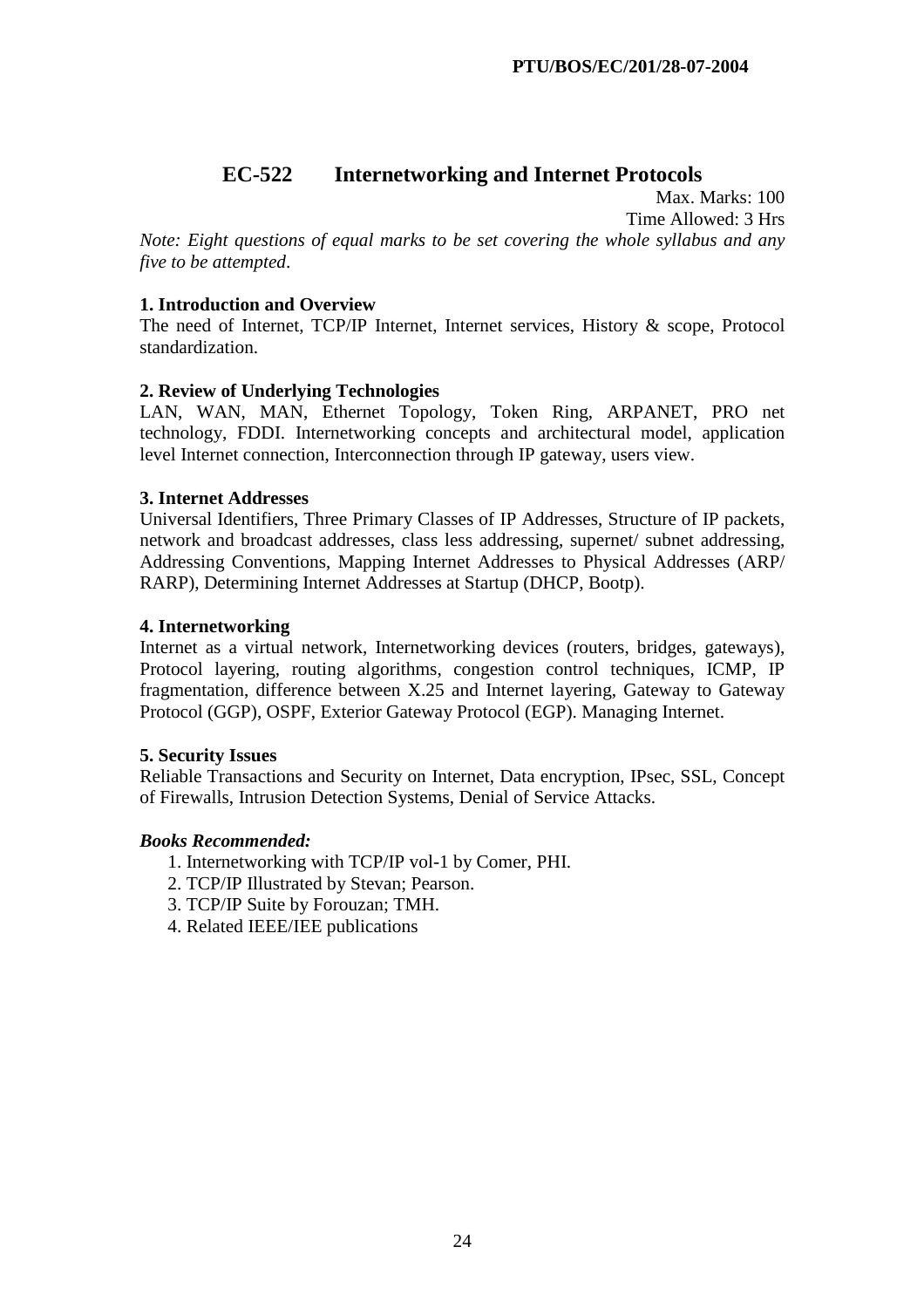# **EC-523 RF Microwave and Antenna Theory**

Max. Marks: 100 Time Allowed: 3 Hrs

*Note: Eight questions of equal marks to be set covering the whole syllabus and any five to be attempted*.

# **1. Introduction**

RF and Microwaves, Review of Maxwell equations, properties of RF and Microwaves. Applications of RF/Microwave – Communications, Radar, Navigation, Remote sensing, Wireless applications.

# **2. RF and Microwave Circuit design**

Low RF Circuit design considerations, high RF and microwave circuits, lumped and distributed circuit elements. S-parameters description of passive and active networks, Network concepts: obstacles in wave guides, waveguide function, excitations of wave guides and cavities.

# **3. RF Electronic concepts**

Resonant circuits; Analysis of a simple circuit in Phasor domain; loaded Q, Impedance transformation, Insertion loss, Impendence transformers: Tapped-C transformer, Tapped-L Transformer. RF Impedance Matching: The L-Network, the Absorption Method, and the Resonance Method.

#### **4. Microwave Antenna Theory**

Concepts of radtrlion, Dipoles, Aperture Antennas, Reflectors, Horns, Slot antennas, printed antennas, broad -band antenna, mutual coupling, arrays and phase arrays. Lens antennas low frequency active antenna. Antennas and wireless communication.

- 1. Radio Frequency & Microwave Electronics-Mathew. M. Radmanesh (Pearson Education Asia)
- 2. Foundation of Microwave Engineering by RE Collin
- 3. Antenna and Radio Wave Propagation by RE Collin
- 4. Antennas: Theory and Practice by R Chatterjee
- 5. Related IEEE/IEE publications